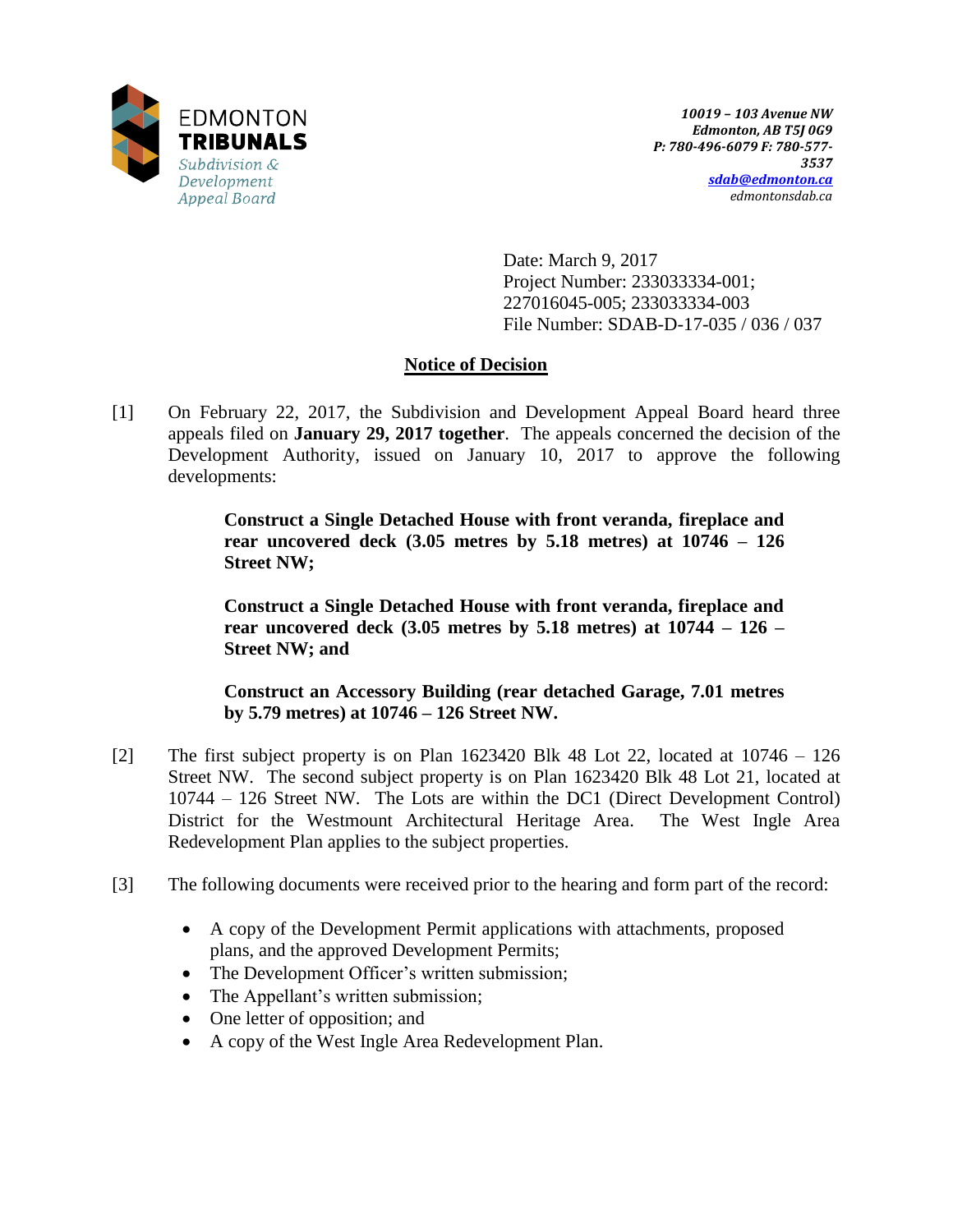- [4] The following exhibit was presented during the hearing and forms part of the record:
	- $\bullet$  Exhibit A An e-mail from the Principal Heritage Planner that summarizes his review of the two proposed houses.

### **Preliminary Matters**

- [5] At the outset of the appeal hearing, the Presiding Officer confirmed with the parties in attendance that there was no opposition to the composition of the panel.
- [6] The Presiding Officer outlined how the hearing would be conducted, including the order of appearance of parties, and no opposition was noted. The Presiding Officer asked if there was any opposition to combining the three appeals and there was no opposition.
- [7] The appeals were filed on time, in accordance with section 686 of the *Municipal Government Act,* RSA 2000, c M-26.
- [8] The Presiding Officer referenced section 641(4)(b) of the *Municipal Government Act*, RSA 2000, c M-26, which states that:

Despite section 685, if a decision with respect to a development permit application in respect of a direct control district is made by a development authority, the appeal is limited to whether the development authority followed the directions of council, and if the subdivision and development appeal board finds that the development authority did not follow the directions it may, in accordance with the directions, substitute its decision for the development authority's decision.

[9] The Presiding Officer asked the Appellant to explain how the Development Authority failed to follow the directions of Council by approving these development permit applications.

### **Summary of Hearing**

- *i) Position of the Appellant, Ms. L. Ritter:*
- [10] Ms. Ritter explained that she is not opposed to infill developments or increased density. However, she expressed a concern that the proposed setbacks for the cantilevers do not comply with the Alberta Building Code and could create fire and safety concerns.
- [11] It was her opinion that the Development Authority did not follow the directions of Council by approving cantilevers on both the main and second storeys of the proposed houses.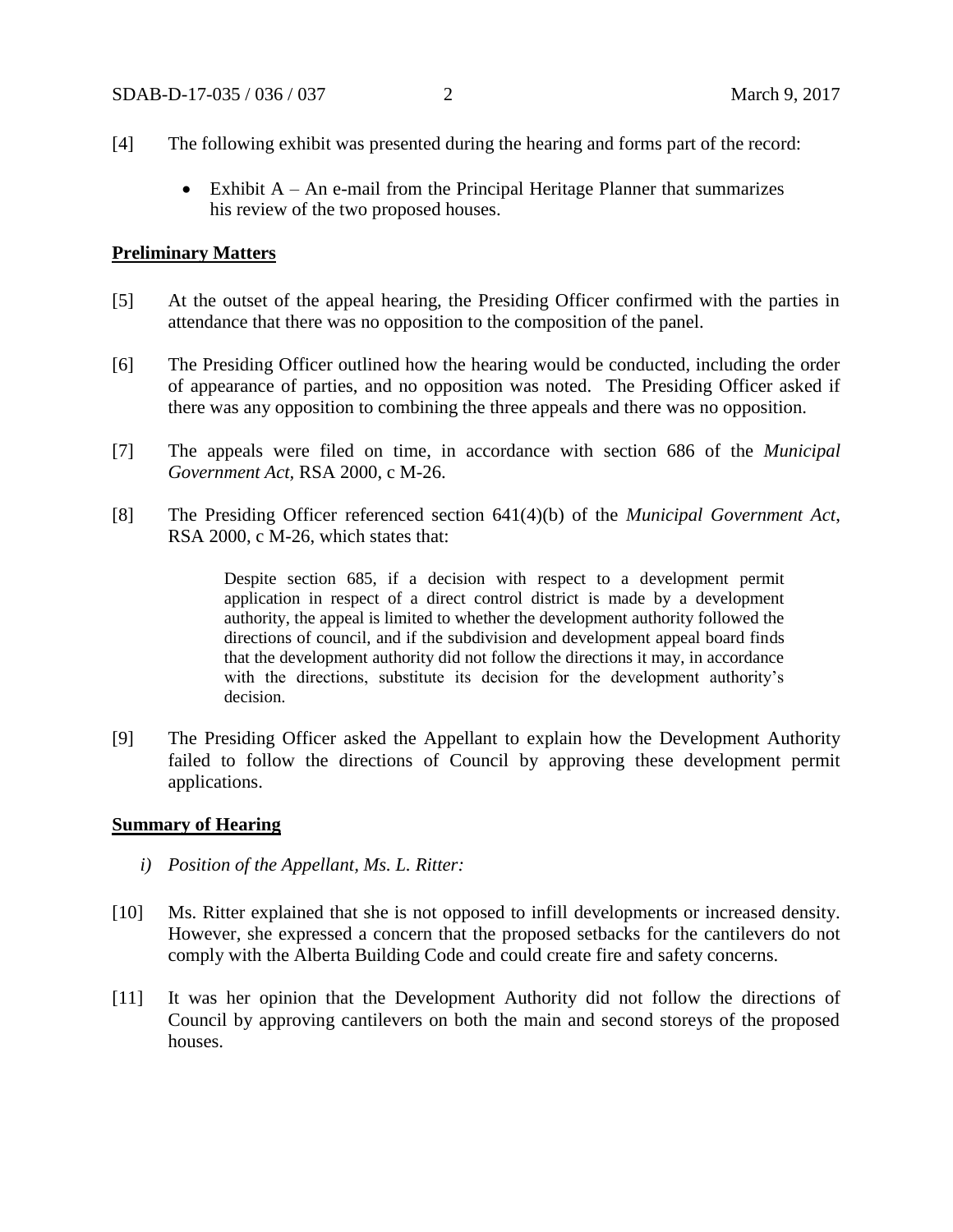- [12] The proposed houses will be built in close proximity to older houses that were built in the 1900s and it was her opinion that the setback requirements should be maintained between new houses built on skinny lots and old heritage houses.
- [13] She is a member of WAHA, a group of Westmount residents who have been developing new regulations for a DC1 District that will be proposed to Council later this year.
- [14] Ms. Ritter provided the following responses to questions:
	- a) Her residence is located immediately south of the subject lots.
	- b) She has lived in Westmount for 20 years and just recently purchased her property.
	- c) She is disappointed with the proposed house plans because, in her opinion, they are not characteristic of the heritage area.
	- d) WAHA made attempts to connect with the developer to discuss the proposed developments without success.
	- e) Taller houses with more heritage character could have been developed if the developer would have considered the new DC1 regulations being proposed.
	- f) WAHA wants to work with developers and builders investing in the area.
	- g) Discussions have occurred with the Principal Heritage Planner who provided assistance in rewriting their proposed DC1 regulations.
	- h) It was her opinion that new houses should not break the street line or set a precedent for the development of houses that are uncharacteristic of this heritage neighbourhood.
	- i) She agreed that the sizes of the subject lots are not uncharacteristic of other lots in the surrounding neighbourhood.
	- j) A major concern is the depth of the proposed houses. She is concerned that the depth length will reduce the sunlight from the neighbour's yard and this will impact her enjoyment of the yard. It was her opinion that similar square footage could have been achieved by building taller houses, which provide a heritage appearance and preserve the characteristics of the area.
	- k) She agreed that design and style are subjective but generally Craftsman style houses are taller and shorter which also allows more sunlight into neighbouring properties.
	- l) She is concerned that the two proposed houses are too similar in design.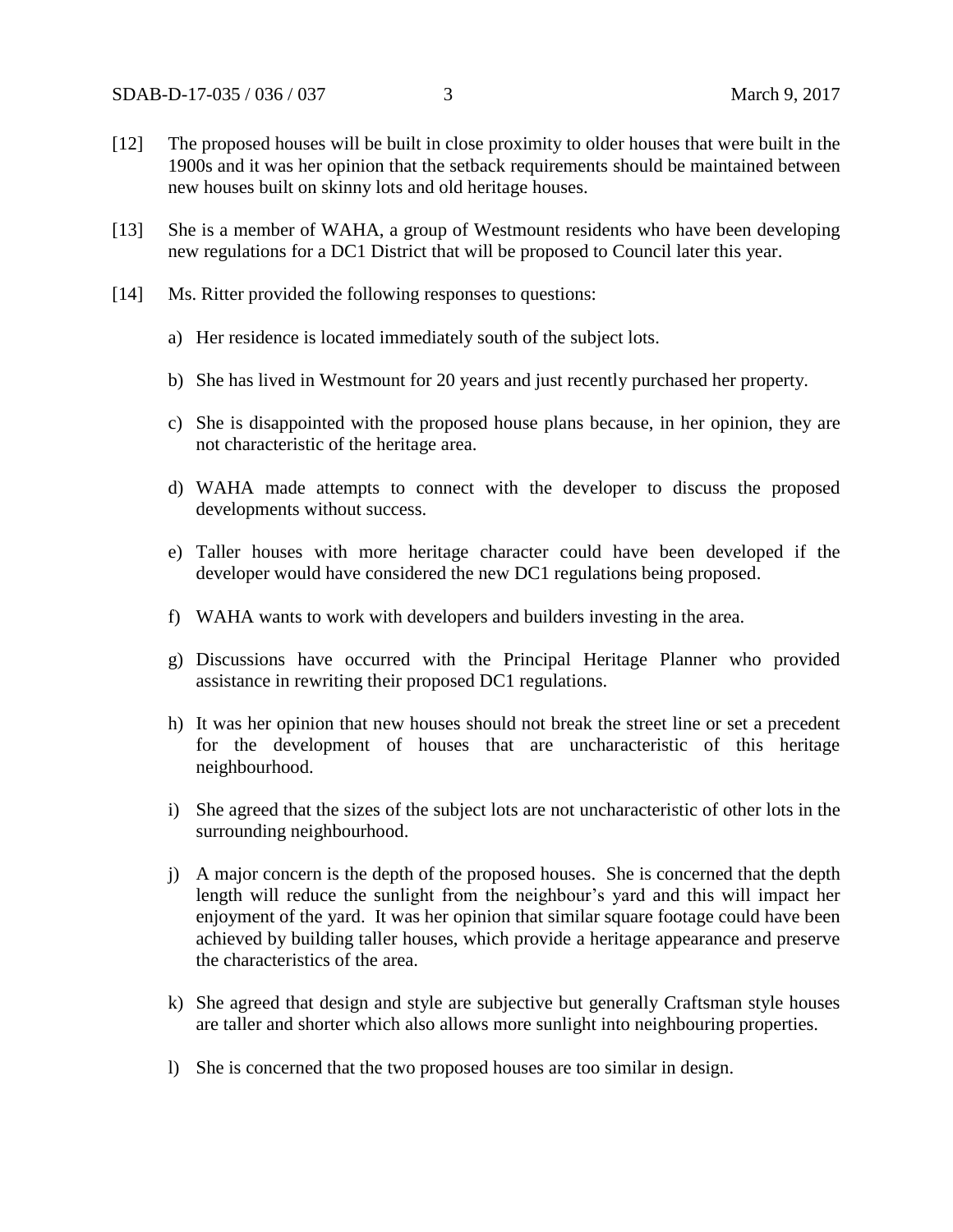*ii) Position of two Affected Property Owners in Support of the Appellant:*

*Ms. J. Bowe McCarthy***:**

- [15] She currently resides immediately north of the subject lots and has resided in this community for approximately 20 years and supports the concerns of the Appellant.
- [16] Over the past five years she has seen developers erode the character of this neighbourhood by building houses that are not in keeping with the existing architectural character or by splitting lots and building skinny houses where one single family dwelling existed.
- [17] However, Ms. McCarthy commended this developer for complying with all of the development regulations.
- [18] She recognizes that some of the houses in this area are beyond renovation and she is not opposed to the construction of a new house if the architectural style and dimensions are in keeping with the houses on adjacent lots.
- [19] In this case the proposed houses are not in keeping with the architectural style because they are built too deep into the lot and will require the removal of most of the mature landscaping.
- [20] The original intention of the Westmount Architectural Heritage Area was to preserve the look and feel of this part of the City. The proposed development of two "skinny houses" on one large site does not achieve this goal.
- [21] Ms. Bowe McCarthy provided the following responses to questions:
	- a) In her opinion, splitting lots in this area has set a precedent.
	- b) The trees that overlook her property from the abutting lot to the south may have to be removed to accommodate construction.
	- c) A large single family house could have been built on the lot before it was subdivided and the existing large trees could have been retained.
	- d) It was her hope that the DC1 designation will eventually have more power instead of voluntary compliance on the part of developers and builders.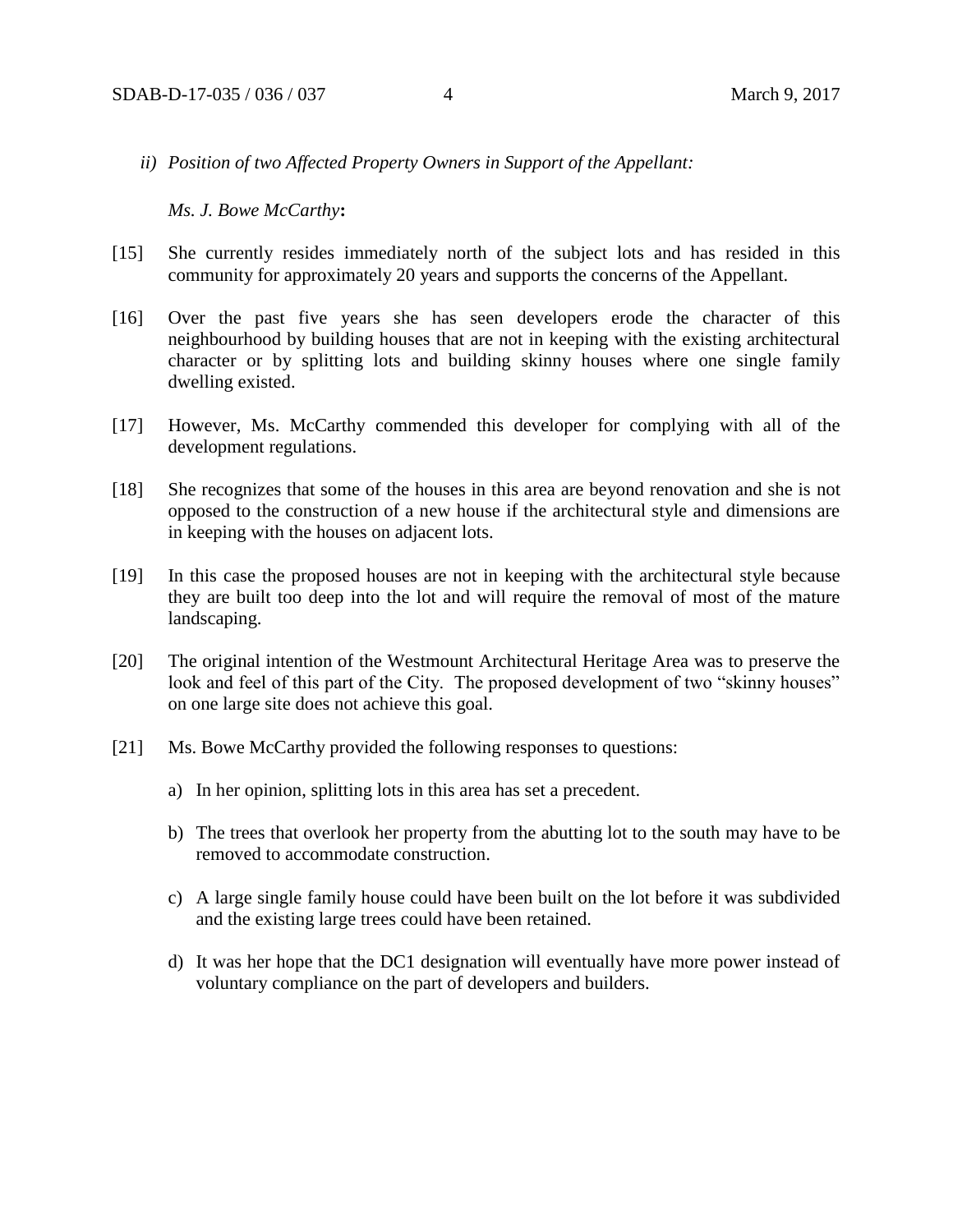*Ms. W. Calvert*:

- [22] She is a long time resident of this neighbourhood and there is little protection provided regarding the redevelopment of heritage properties.
- [23] She is disappointed that the existing bungalow on this site will be demolished to accommodate two new houses.
- [24] She is not opposed to infill but is opposed to the creation of 25 foot lots because they are not typical of this neighbourhood.
- [25] The proposed houses are cookie cutter houses and will require the removal of large mature trees.

The Presiding Officer notes that there was confusion over the Plot Plan for the proposed detached Garage. The original Plot Plan that was scanned and sent to the SDAB office showed a Rear Setback of 1.25 metres from the Garage to the Rear Lot Line. The revised stamped Plot Plan approved by the Development Officer shows a revised Rear Setback of 3.93 metres.

### *iii) Position of the Development Officer, Ms. K. Bauer:*

- [26] Ms. Bauer referenced a copy of the Plot Plan that she stamped to confirm the Setback of the proposed rear detached Garage.
- [27] Ms. Bauer submitted an e-mail from the Principal Heritage Planner for the City, marked Exhibit "A". The Principal Heritage Planner noted that the developer was willing to work within all of the DC1 guidelines. Adjustments were made to building and window treatments to meet the styles characterized by the West Ingle area even though they were not compelled to make the changes under the existing zoning.
- [28] The voluntary architectural guidelines do not require the buildings to have a different appearance.
- [29] An aerial photograph was referenced to illustrate that the proposed location of the detached Garage is similar to the location of the Garage on the Appellant's property. She indicated that the 3.93 metre Setback from the lane would give vehicles plenty of space to easily access the Garage.
- [30] She referenced a photograph contained in her written submission to illustrate the existing mature landscaping on the subject lots.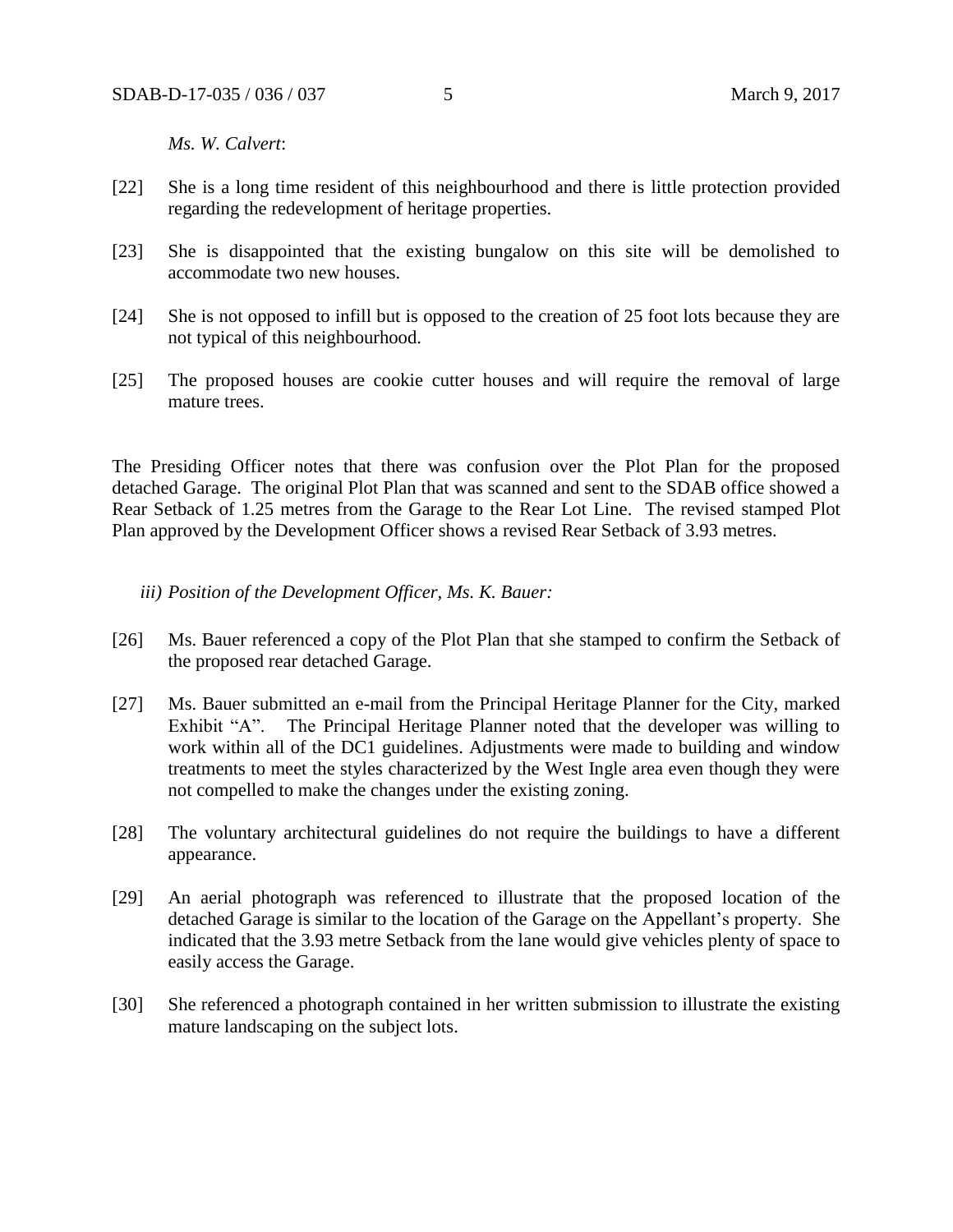- [31] Ms. Bauer provided the following responses to questions:
	- a) The direction of Council was followed by approving these development permit applications.
	- b) The Applicant was willing to discuss and address all of the concerns that were identified.
	- c) Most of the Appellant's concerns will be addressed during the building permit process.
	- *iv) Position of the Respondent, Mr. J. Lock, representing Urbanex Consulting Ltd. and Mr. C. Clendenning, property owner:*
- [32] Mr. Lock explained that he is the builder of both of the proposed new houses.
- [33] He has worked with the Development Officer to ensure that the Setback for the proposed Garages comply with the DC1 requirements.
- [34] The 3.93-metre Garage Setback from the alley will allow two parking spaces within the garage for each new house to eliminate the need for additional street parking.
- [35] It has always been his intent to ensure that the new houses would be designed to be respectful of the heritage area. The WAHA guidelines were used in the design process to ensure that the voluntary guidelines were embraced.
- [36] The submitted drawings were reviewed by the Principal Heritage Planner who suggested a few minor changes, including adjustments to the windows, shingles on the upper portion of one house, and wood railings on the front porches. These changes were made and the plans were approved by the Principal Heritage Planner.
- [37] The shapes and styles of the two houses were limited because of the WAHA Guidelines and the building requirements of the City. They noted that when two houses were built side-by-side on a split lot in this neighbourhood, they were often traditionally built identical.
- [38] Specific changes, including different color palettes, different roof lines, unique columns, different front doors, window headers, detailing on the front porches, the use of shingles on one house and board and batten on the other, were made to change the appearance of each house.
- [39] Many of the other features of these two houses are similar as dictated by the WAHA Guidelines and the City requirements. Window sizes must be similar, front porches with wood railings are required, as well as lap siding.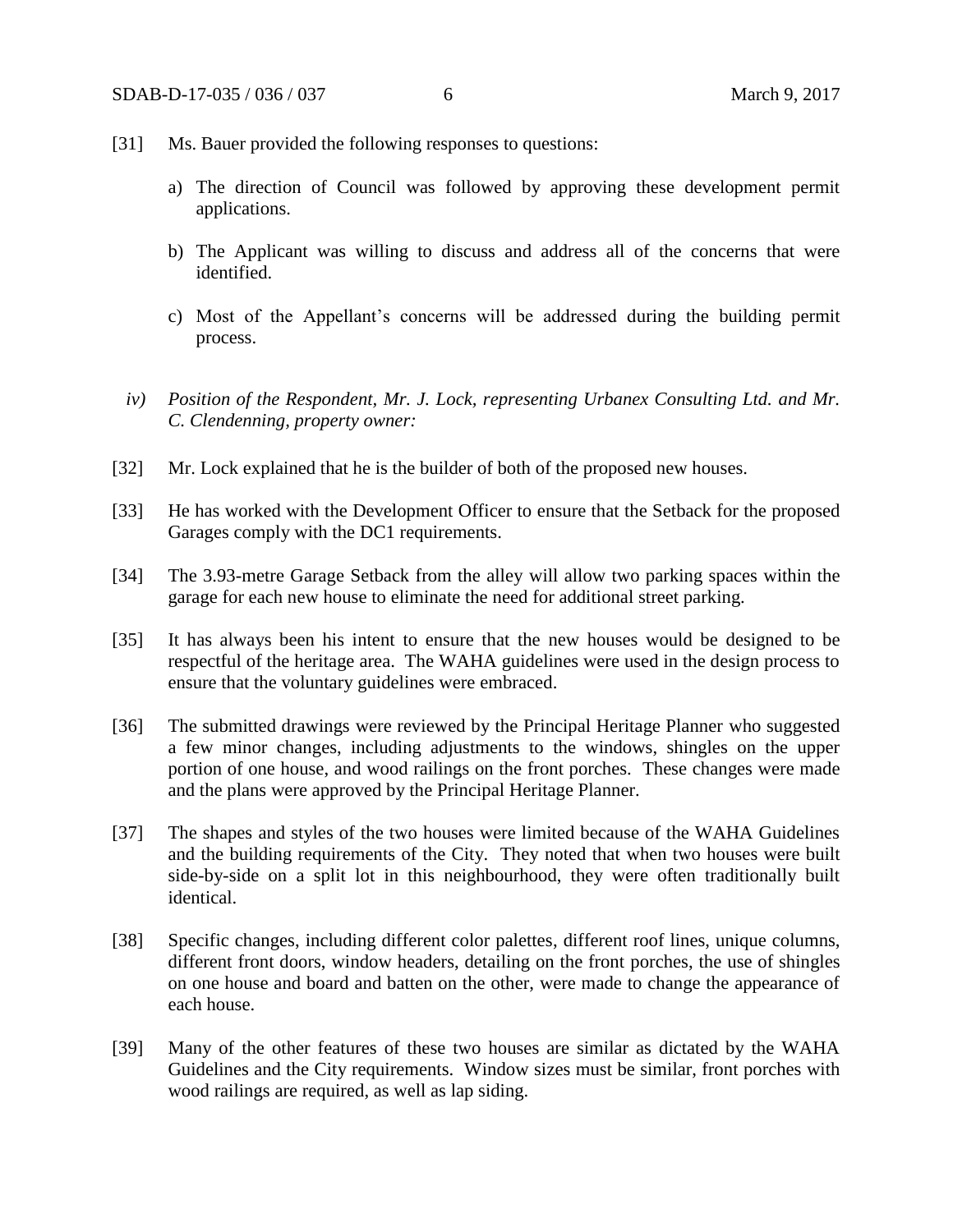- [40] During the process of purchasing this property, every attempt was made to inform the community of the plans for the property. A letter containing a description of the proposed development and contact information was circulated to the neighbours. Meetings have been held with the Appellant and other members of the community to answer their questions.
- [41] Mr. Lock provided the following responses to questions:
	- a) He has built other Single Detached Houses in this area and received complaints that the houses were too large.
	- b) Increasing density in this area is valuable because it is close to the downtown core.
	- c) They considered designing the houses with a third storey but were concerned that they would be too tall and the floor plans would have to be revised which would reduce the size of the livable area.
	- d) Fire safety will be addressed through the building permit review. Hardi board will be used as the exterior finish on both houses.
	- e) The color palettes for the finishing materials are not reflected in the black and white elevation drawings.
	- f) This is a very diverse neighbourhood with many different housing styles, including bungalows, two storey and two and a half storey houses.
	- g) It is their intent to preserve as many mature trees as possible.
	- h) Style is subjective but it has always been their intent to design houses that are characteristic of this neighbourhood.
- [42] Mr. Clendenning stated that he grew up in the Westmount neighbourhood and is familiar with the character of the neighbourhood.
- [43] Both houses were carefully designed based on the WAHA Guidelines and the City development regulations to ensure that variances would not be required. As many of the mature trees as possible will be retained.
- [44] Mr. Clendenning provided the following responses to questions:
	- a) Information flyers were circulated to approximately 200 houses.
	- b) He met with the Appellant on several occasions but did not personally meet with the group of property owners working on the new DC1 guidelines.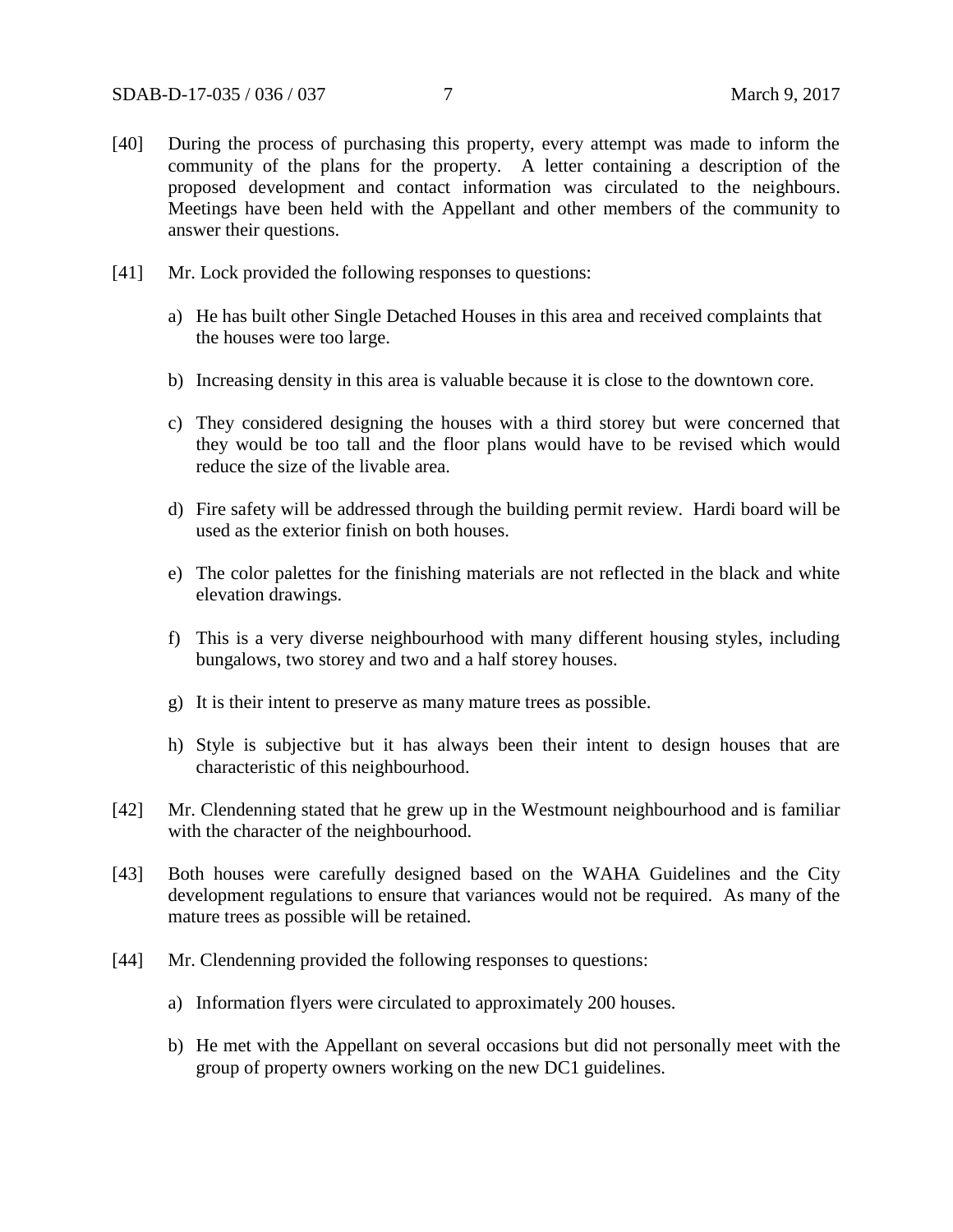- c) Some contact was made with the Westmount Community League.
- *v) Rebuttal of the Appellant*
- [45] It was her hope that more work could have been done with the Westmount Architectural Heritage Area to ensure that the proposed developments were a better fit with the proposed DC1 guidelines that will be brought to Council.
- [46] It is important to preserve the mature trees on 125 Street and 126 Street with designated heritage properties.

#### **Decision**

[47] The appeals are **DENIED** and the decisions of the Development Authority are **CONFIRMED**. The developments are **GRANTED** as approved by the Development Authority.

### **Reasons for Decision**

[48] Section 641(4)(b) of the *Municipal Government Act*, RSA 2000, c M-26 states that:

Despite section 685, if a decision with respect to a development permit application in respect of a direct control district is made by a development authority, the appeal is limited to whether the development authority followed the directions of council, and if the subdivision and development appeal board finds that the development authority did not follow the directions it may, in accordance with the directions, substitute its decision for the development authority's decision.

[49] The General Purpose of the DC1 (Direct Development Control) District for Westmount Architectural Heritage Area is:

> To establish a Direct Control District for single detached residential development and associated uses, as found under the RF1 (Single Detached Residential) District, in the Westmount Architectural Heritage Area so as to continue the tradition of heritage and community as originally conceived in the subdivision and architecture of the Area. The District is based on the RF1 Regulations but with additional Development Criteria and accompanying voluntary Architectural Guidelines, as written and developed by residents of the Area, that are intended to preserve the Area's unique historical streetscape and architectural features, reflecting the character, location and proportions of existing structures from the early 1900s in the Area, including: Boulevards with mature trees; continuous sidewalks; rear lane access to on-site parking; verandahs; and other features as originally conceived in subdivision plans and architectural designs of the early 1900s.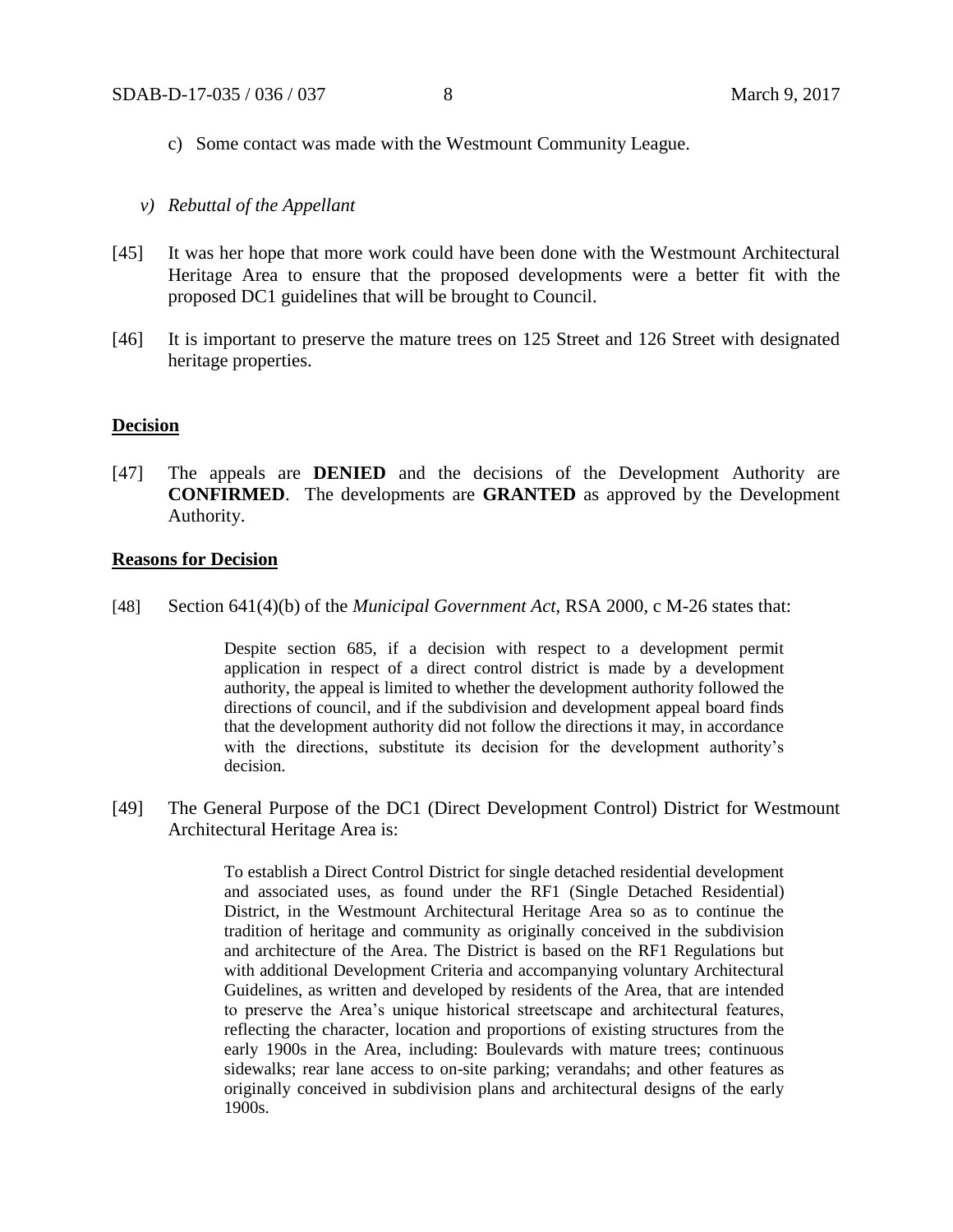- [50] This particular DC1 was primarily created to make attempts to preserve the heritage of the neighbourhood; although through voluntary actions. The Board allowed latitude in the presentations of the Appellant and those who spoke in favour of the Appeal so as to try and determine if the heritage aspect as set out in the DC1 were followed and thus whether the conclusions of the Development Authority were following the instructions of Council.
- [51] With respect to the heritage retention aspects of the DC1, the Board finds that the Development Authority did follow the directions of Council for the following reasons:
	- a. The Development Officer circulated the prospective drawings to the Principal Heritage Planner for comment.
	- b. The Respondent made changes to accommodate the requests of the Principal Heritage Planner.
	- c. Although any requests made by the Principal Heritage Planner are not statutory in nature and are voluntary, the Respondent made changes to the Houses to be more in following with the spirit of the DC1.
	- d. The Principal Heritage Planner indicated that the proposed Houses feature different exterior cladding treatments and made adjustments to the building and window treatments addressed in the DC1, meeting the styles characterized by the West Ingle Area Redevelopment Plan.
	- e. The proposed developments are a listed Use in the DC1 (Direct Development Control) District for Westmount Architectural Heritage Area.
	- f. The proposed developments comply with all of the regulations contained in the DC1 (Direct Development Control) District for Westmount Architectural Heritage Area.
	- g. The Board is bound to review development permit applications based on the regulations in effect at the time of the appeal hearing and agrees with the Development Authority that the proposed development complies with all of the development regulations pursuant to the *Edmonton Zoning Bylaw.*
- [52] The Board notes that a group of residents are currently rewriting the development regulations to be brought to Council.
- [53] The Board notes the concerns of the Appellant and two other neighbouring property owners regarding possible building code infractions. However, these issues are outside the purview of the Board and will be addressed through the building permit process.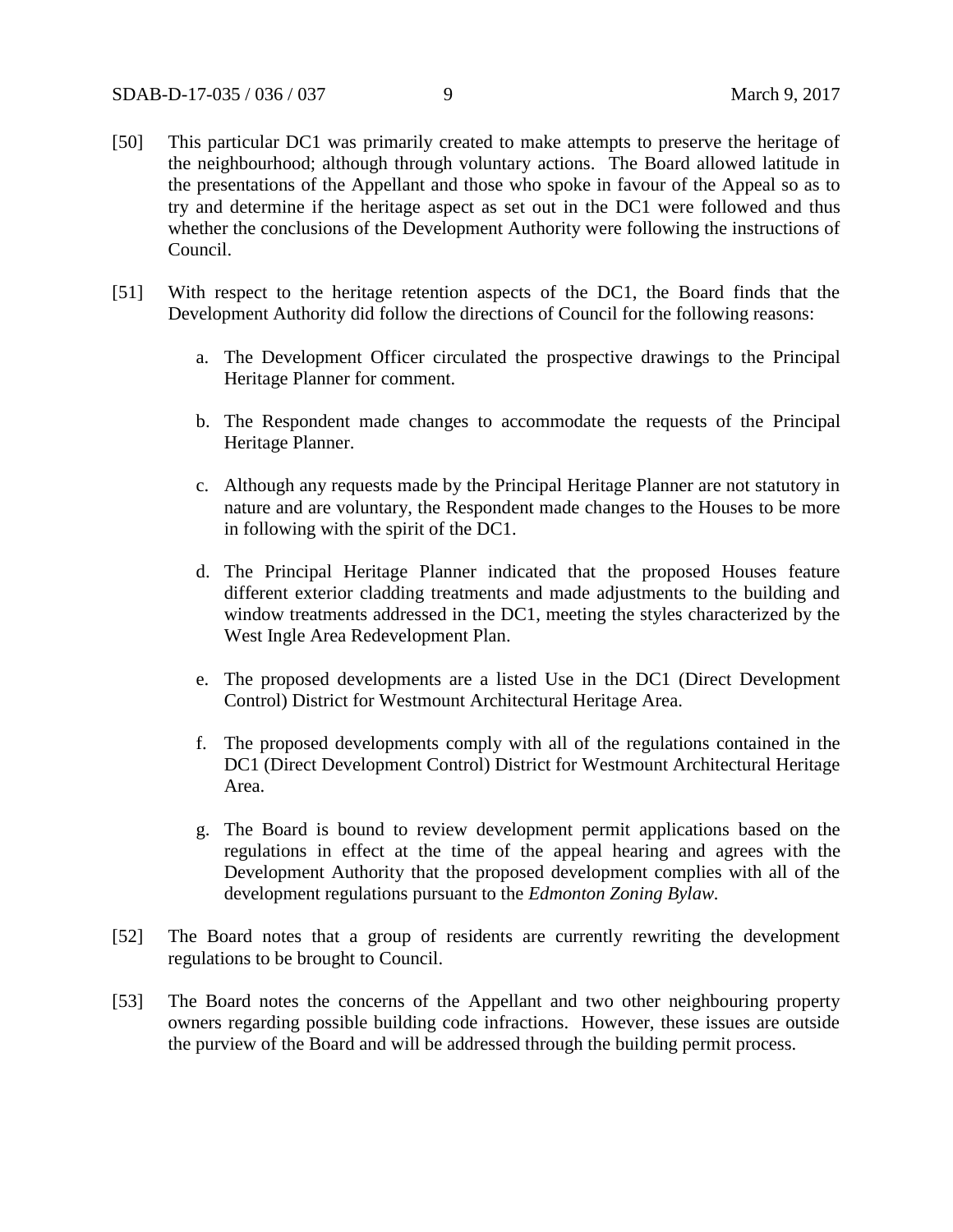SDAB-D-17-035 / 036 / 037 10 March 9, 2017

[54] Based on the evidence provided, the Board is satisfied that the Development Authority did follow the directions of Council in approving the proposed developments.

> Mr. V. Laberge, Presiding Officer Subdivision and Development Appeal Board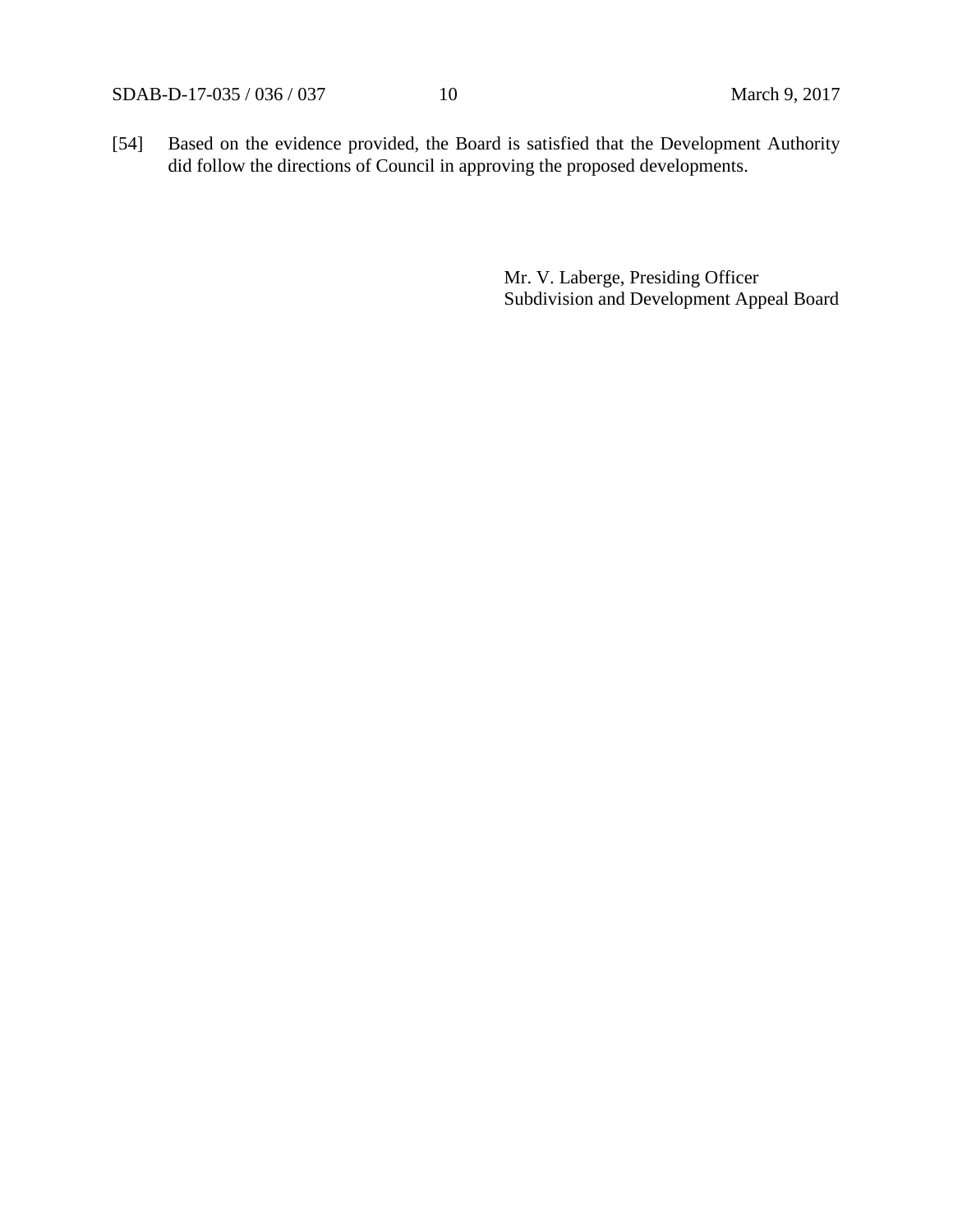### **Important Information for the Applicant/Appellant**

- 1. This is not a Building Permit. A Building Permit must be obtained separately from the Sustainable Development Department, located on the 2nd Floor, Edmonton Tower, 10111 – 104 Avenue NW, Edmonton, AB, T5J 0J4.
- 2. Obtaining a Development Permit does not relieve you from complying with:
	- a) the requirements of the *Edmonton Zoning Bylaw*, insofar as those requirements have not been relaxed or varied by a decision of the Subdivision and Development Appeal Board,
	- b) the requirements of the *Alberta Safety Codes Act*,
	- c) the *Alberta Regulation 204/207 – Safety Codes Act – Permit Regulation*,
	- d) the requirements of any other appropriate federal, provincial or municipal legislation,
	- e) the conditions of any caveat, covenant, easement or other instrument affecting a building or land.
- 3. When an application for a Development Permit has been approved by the Subdivision and Development Appeal Board, it shall not be valid unless and until any conditions of approval, save those of a continuing nature, have been fulfilled.
- 4. A Development Permit will expire in accordance to the provisions of section 22 of the *Edmonton Zoning Bylaw, Bylaw 12800*, as amended.
- 5. This decision may be appealed to the Alberta Court of Appeal on a question of law or jurisdiction under section 688 of the *Municipal Government Act*, RSA 2000, c M-26. If the Subdivision and Development Appeal Board is served with notice of an application for leave to appeal its decision, such notice shall operate to suspend the Development Permit.
- 6. When a decision on a Development Permit application has been rendered by the Subdivision and Development Appeal Board, the enforcement of that decision is carried out by the Sustainable Development Department, located on the 2nd Floor, Edmonton Tower, 10111 – 104 Avenue NW, Edmonton, AB, T5J 0J4.

*NOTE: The City of Edmonton does not conduct independent environmental checks of land within the City. If you are concerned about the stability of this property for any purpose, you should conduct your own tests and reviews. The City of Edmonton, when issuing a development permit, makes no representations and offers no warranties as to the suitability of the property for any purpose or as to the presence or absence of any environmental contaminants on the property.*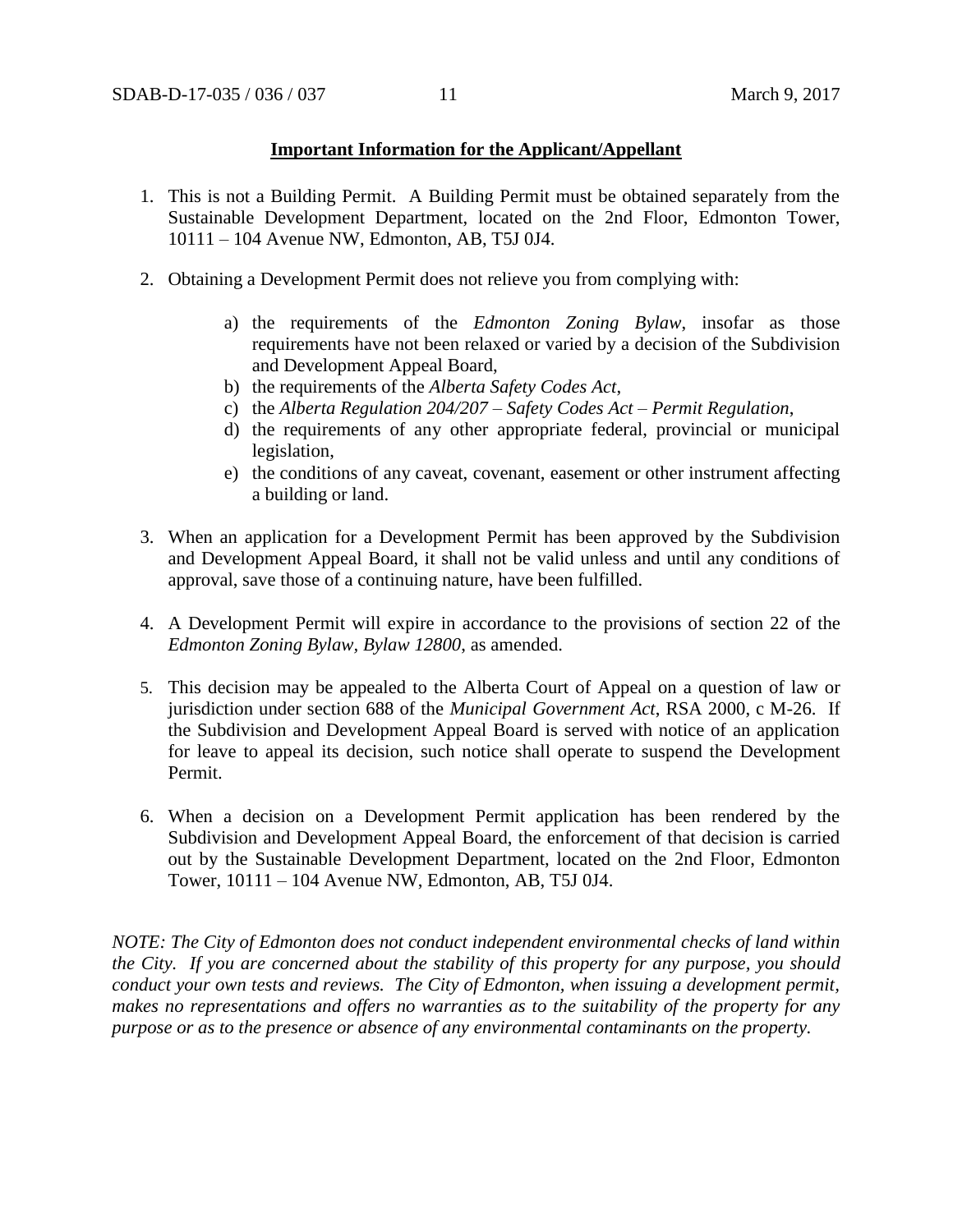

Date: March 9, 2017 Project Number: 230186965-003 File Number: SDAB-D-17-038

# **Notice of Decision**

[1] On February 22, 2017, the Subdivision and Development Appeal Board heard an appeal that was filed on **January 31, 2017**. The appeal concerned the decision of the Development Authority, issued on January 26, 2017, to refuse the following development:

# **Construct a three Dwelling Row House building with a rear detached Garage.**

- [2] The subject property is on Plan 2460HW Blk 19 Lot 16, located at 6325 109 Street NW, within the (RF5) Row Housing Zone. The Mature Neighbourhood Overlay and the 109 Street Corridor Area Redevelopment Plans apply to the subject property.
- [3] The following documents were received prior to the hearing and form part of the record:
	- A copy of the Development Permit application with attachments, proposed site plan, elevation drawings and the refused Development Permit;
	- A Transportation Services memorandum;
	- The Development Officer's written submission and aerial photographs;
	- The Appellant's written submissions and revised site plans; and
	- A copy of the 109 Street Corridor Area Redevelopment Plan.
- [4] The following exhibit was presented during the hearing and forms part of the record:
	- Exhibit  $A A$  copy of Floor plans submitted by the Appellant.

## **Preliminary Matters**

- [5] At the outset of the appeal hearing, the Chairman confirmed with the parties in attendance that there was no opposition to the composition of the panel.
- [6] The Chairman outlined how the hearing would be conducted, including the order of appearance of parties, and no opposition was noted.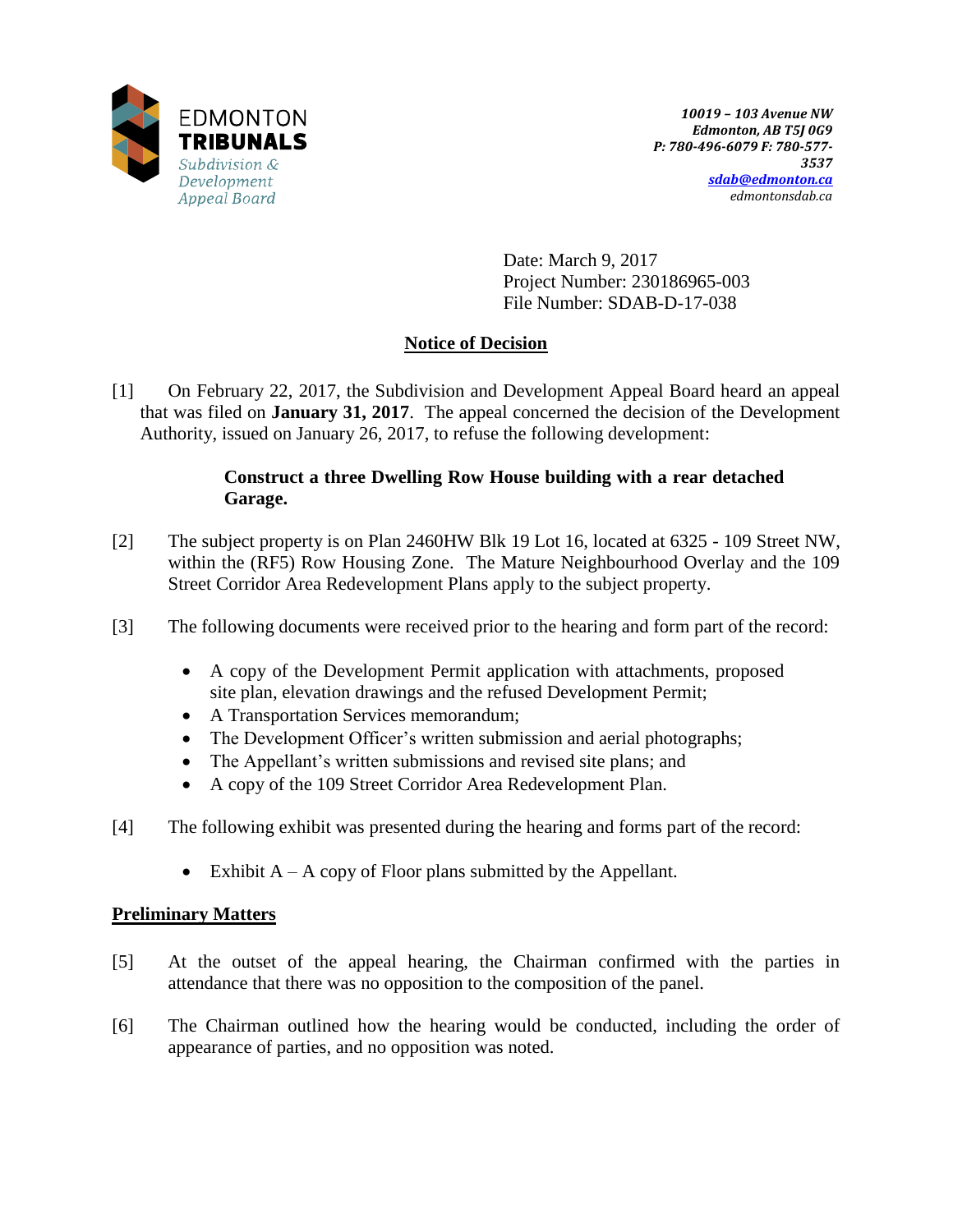- [7] The appeal was filed on time, in accordance with section 686 of the *Municipal Government Act*, RSA 2000, c M-26.
- [8] The Chairman referenced section 814.4(1) of the *Edmonton Zoning Bylaw* which states:

The following regulations shall apply to row housing development abutting 109 Street between the north side of 62 Avenue and the south side of 69 Avenue:

- a. the minimum Setback abutting 109 Street shall be [3.0 m;](javascript:void(0);) and
- b. a pedestrian walkway system shall be provided along the adjacent portion of 109 Street with the following features:
	- i. a sidewalk with an unobstructed walking width of  $2.0 \text{ m}$ ;
	- ii. a landscaped boulevard [2.0 m](javascript:void(0);) wide separating the sidewalk from 109 Street; and
	- iii. boulevard trees at a  $6.0 \text{ m}$  spacing.

The pedestrian walkway system should maintain continuity with the design that has been constructed for other new developments along 109 Street. Utility relocation, which may be required to construct the pedestrian walkway system shall be at the expense of the developer.

- [9] The Chairman noted that this requirement was not referenced in the refusal of the Development Officer.
- [10] However, the Respondent, Mr. Walter, indicated that this requirement was discussed with the Development Officer and they are prepared to comply.

### **Summary of Hearing**

- *i) Position of the Appellants, Mr. J. Walter & Mr. D. Fett, representing North Pointe Homes:*
- [11] Properties along the 109 Street Corridor were rezoned from RF3 to RF5 in July 2010 in order to accommodate denser urban forms.
- [12] The RF5 Row Housing Zone is specific to Row Housing but the development restrictions do not align with the 109 Street Corridor Area Redevelopment Plan ("the ARP"). The RF3 Small Scale Infill Development Zoning regulations would be more conducive to realizing Medium Scale Development and increased Density compared to the RF5 regulations for Row Housing.
- [13] The proposed development perfectly suits the City's mandate to increase Density through infill.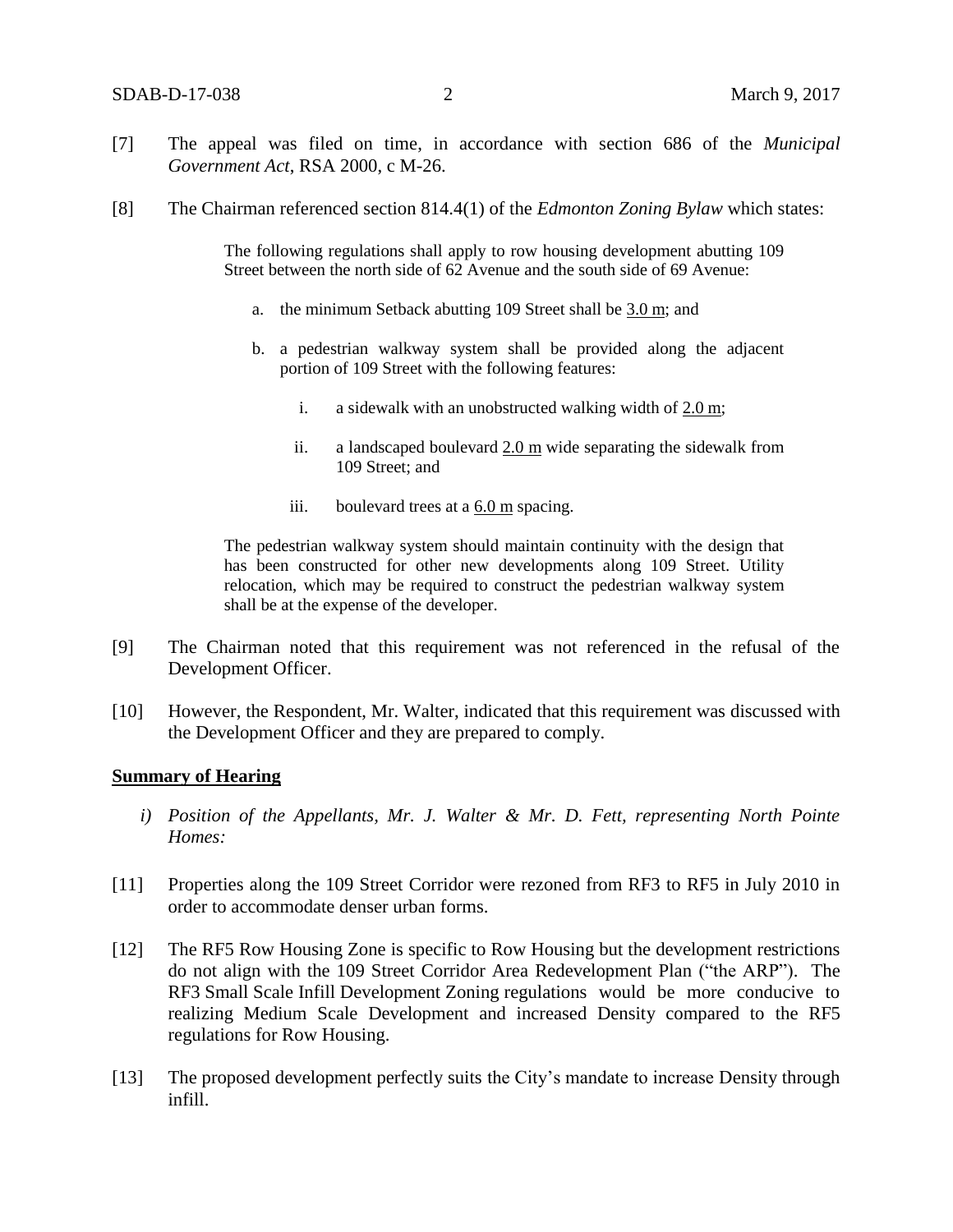- [14] Even though the RF5 Zone is specific to the development of Row Housing, it is almost impossible to develop Row Housing unless a developer purchases the adjacent lots, which is an unreasonable expectation.
- [15] The ARP encourages architecturally pleasing developments that face 109 Street and it was their opinion that the proposed development provides this type of development.
- [16] The maximum allowable Density for a Multi-unit Project Development is 42 Dwellings per hectare and the proposed Density is 51 Dwellings per hectare which allows 2.51 Dwelling Units. The RF3 regulations would allow the construction of up to four Dwellings without a restriction on Dwellings per hectare.
- [17] The Site Width regulations contained in the RF5 Zone creates larger restrictions for the lots bordering 109 Street and is counterproductive for the development of Row Housing.
- [18] Only the southernmost Dwelling can accommodate a Private Outdoor Amenity Area. The middle Dwelling proposes a Private Outdoor Amenity Area less than 30 square metres in size and the private Outdoor Amenity Area for the northernmost Dwelling is located in the Front Yard.
- [19] It is extremely difficult to provide Private Outdoor Amenity Space adjacent to an interior Dwelling. In this case a large Amenity Space with direct access from the rear door of the unit is proposed with a decorative fence or landscaping to separate the Private Outdoor Amenity spaces. The proposed landscaping plan meets all of the requirements of the RF3 Zone to allow Private Outdoor Amenity Space in a Front Yard.
- [20] The proposed rear detached Garage contains three separate Garages in order to provide sufficient parking for the proposed three Dwelling units.
- [21] None of the lots along 109 Street can comply with a minimum 7.5-metre Side Setback abutting the east property line unless a neighbouring lot was purchased and consolidated which is an unreasonable task of any developer.
- [22] A Semi-detached House of the exact same size as the proposed development would only require a 1.2-metre Side Setback from the east property line.
- [23] A copy of the floor plans, marked *Exhibit A* was referenced to illustrate the size of the proposed Dwelling units. Reducing the size of the units to accommodate the Side Setback would make the Dwelling units too small and unmarketable.
- [24] Only the middle Dwelling unit has grade access along the east property line which would be the same for a Single or Semi-detached Development on this Site.
- [25] Privacy issues have been addressed for all windows located on the east side of the structure.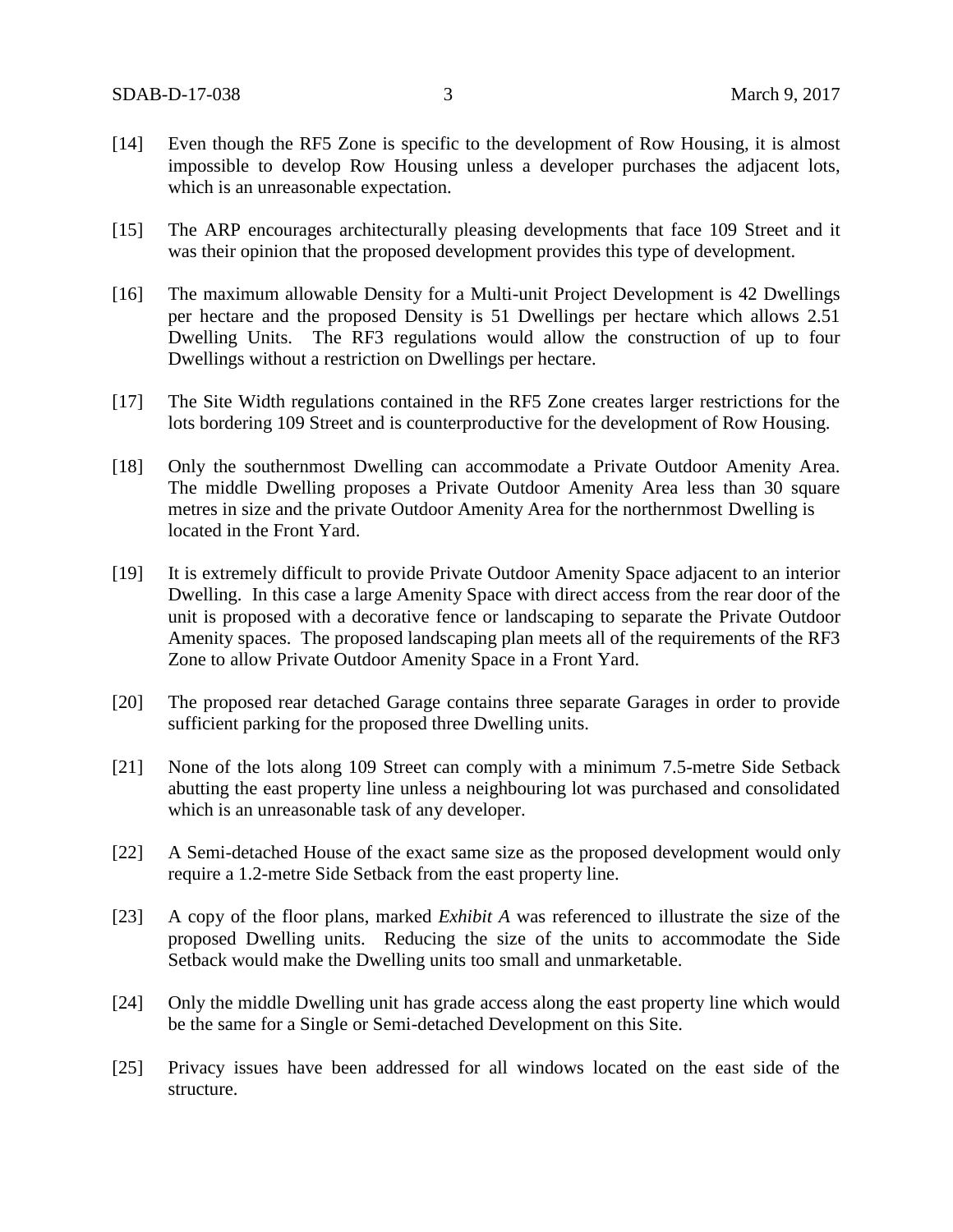- [26] The minimum required Front Setback is unreasonable and should be similar to the requirements of the RF3 Zone. It is more desirable to have a larger Rear Yard than Front Yard to provide Amenity Space in the Rear Yard.
- [27] Community consultation was completed regarding this variance and no negative feedback was received from property owners within the 60-metre notification radius.
- [28] If the City wants to stay true to their mandate for increased Density and more affordability within infill development, this project fits those criteria.
- [29] Mr. Fett and Mr. Walter provided the following responses to questions:
	- a) The Development Officer provided a list of addresses within the 60-metre notification radius. They personally visited each residence with renderings of the proposed development, a summary of the required variances and a business card. No one that they contacted had any concerns regarding the proposed development.
	- b) The Community League was contacted but did not provide any feedback.
	- c) This site was zoned RF5 when they purchased the lot. The application process was started in November 2014.
	- d) The site was purchased because it was specifically zoned for Row Housing.
	- e) It would be possible to have the site rezoned to RF3 but it is a long costly process.
	- f) Complying with the requirement to construct a sidewalk and boulevard is expensive, but they are willing to do it.
	- g) The proposed driveway is long enough to provide additional vehicle parking, which is attractive for potential buyers.
	- h) The Development Officer was supportive of the proposed development and understood the restrictions of the RF5 Zone. He worked with them to address the design and required variances.
	- i) The RF3 regulations were referenced because they are for Small Scale Infill Developments while the RF5 regulations are for Row Housing, which is Medium Scale Infill Development.
	- j) One of the two adjacent lots located east of the subject site has recently been renovated.
	- k) Their goal is to provide affordable housing units in close proximity to the University.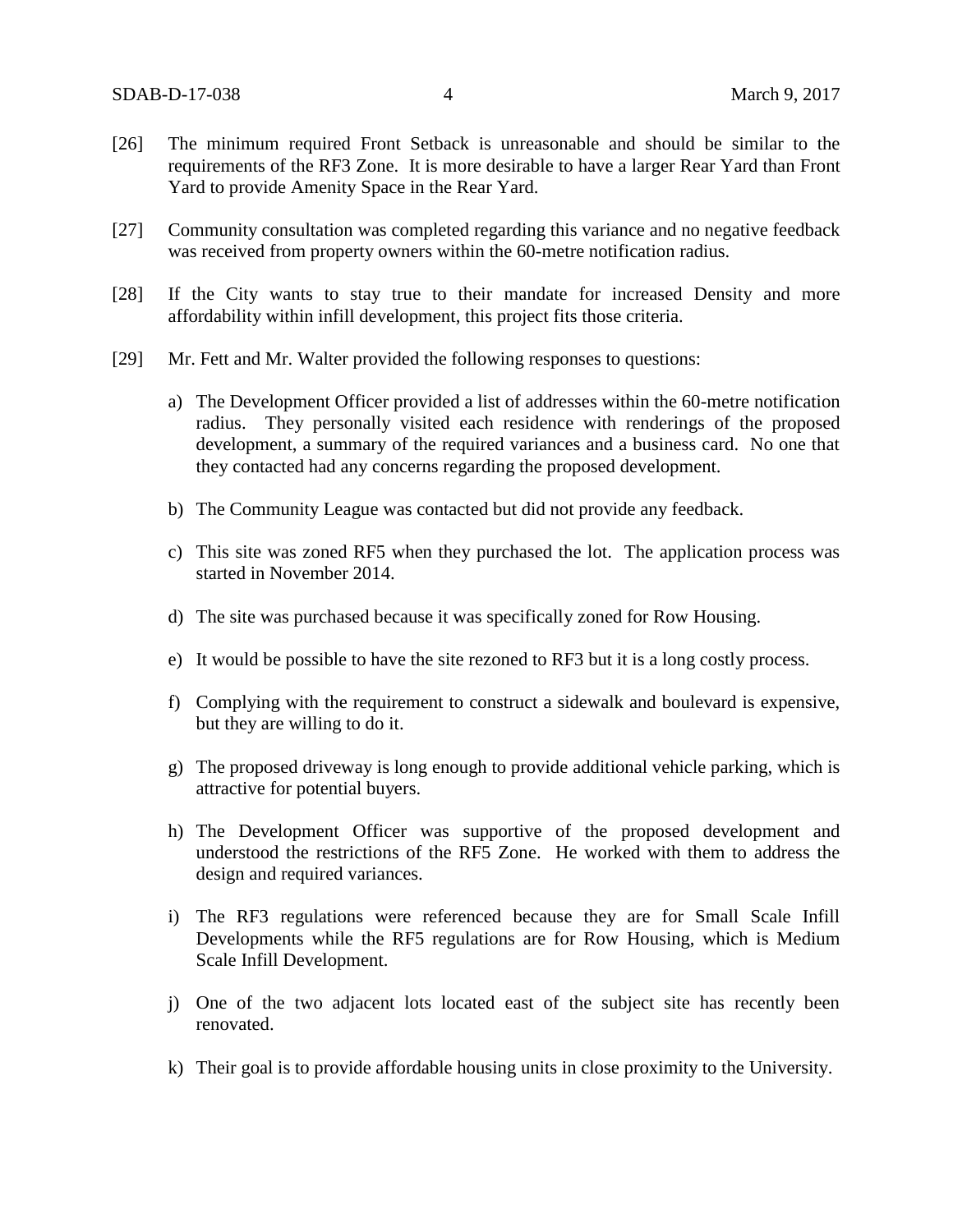- *ii) Position of the Development Officer, Mr. C. Lee on behalf of Mr. K. Bacon:*
- [30] The primary reason for refusal was Density. Section 11.3(1)(b) of the *Edmonton Zoning Bylaw* does not provide discretion for the Development Officer to vary Density regulations.
- [31] It was appropriate for the Respondent to use the RF3 development regulations as a comparison. The blanket rezoning of properties along 109 Street when the ARP was implemented may not have addressed all of the complexities.
- [32] According to the RF5 regulations, the subject Site is not wide enough to accommodate three Dwellings. However, using the RF3 Zone as a comparison, a three Dwelling Row House on a Corner Lot only has to be 14.8 metres in Site Width.
- [33] The Development Officer has no objection to any of the required variances with the exception of increased Density.
- [34] The RF5 Zone does not contemplate the additional regulations in a Mature Neighbourhood with much smaller lots.
- [35] 109 Street is a Transit Oriented Development Corridor.
- [36] There are no transitional guidelines to address the current realities and the long term plan of the ARP. Area Redevelopment Plans are policies that can be used to justify a variance or a refusal but not as a tool that dictates development regulation.
- [37] It was his assumption that the rezoning was done in an attempt to consolidate lots along 109 Street with the goal of providing higher Density development along 109 Street.

### *iii) Rebuttal of the Appellant*

- [38] Consolidating three lots is not feasible because the lot would have to be purchased at market value which is not economically viable.
- [39] Although it is acknowledged that the sidewalk and boulevard construction are the responsibility of the developer, it was his opinion that the City should share the cost.

### **Decision**

[40] The appeal is **ALLOWED** and the decision of the Development Authority is **REVOKED**. The development is **GRANTED** as applied for to the Development Authority, subject to the following **CONDITIONS**: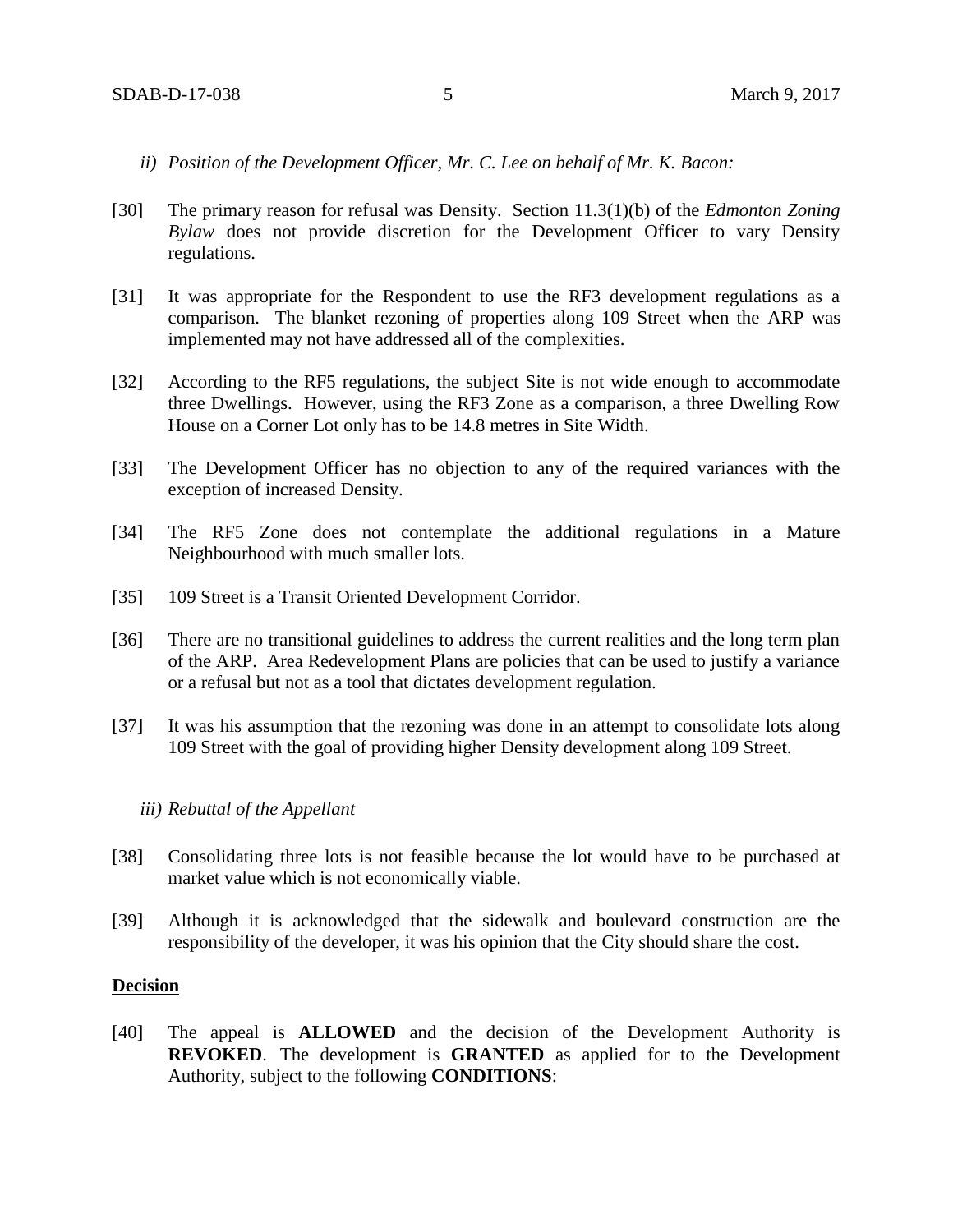- 1. Unless otherwise stated, all references to "section numbers" refer to the authority under the Edmonton Zoning Bylaw #12800, as amended.
- 2. WITHIN 14 DAYS OF THE DEVELOPMENT PERMIT BECOMING VALID and prior to any demolition or construction activity, the applicant must post on-site a development permit notification sign (Reference Section 20.5.2).
- 3. Eave projections on the rear detached garage shall not exceed 0.46m into required Side Setbacks. (Reference Section 44.1.b).
- 4. All access locations and curb crossings shall have the approval of Transportation Engineering and Planning prior to the start of construction. Reference Section 53(1).
	- 1) The existing residential access to 109 Street must be removed and boulevard restored.
	- 2) The alley crossing to 109 Street, the curb ramp located at the southeast corner of 109 Street & 64 Avenue, and the monolithic sidewalk located along 109 Street between the alley crossing and curb ramp must be removed.
	- 3) An alley crossing to 109 Street, a curb ramp located at the southeast corner of 109 Street and 64 Avenue, and a 2.0m concrete separate sidewalk along 109 Street located between the new alley crossing and new curb ramp must be constructed.
	- 4) New curb & gutter along 109 Street located between the new alley crossing and new curb ramp must be constructed.
	- 5) A 2.0m wide landscaped boulevard separating the new sidewalk from 109 Street located between the new alley crossing and the new curb ramp must be constructed.
	- 6) Boulevard trees must be planted along 109 Street at a 6.0m spacing between the new alley crossing and the new curb ramp.
	- 7) The owner must enter into a Servicing Agreement with the City for the following improvements:
		- a) removal of the access to 109 Street and restore the boulevard;
		- b) removal of the alley crossing to 109 Street, the curb ramp located at the southeast corner of 109 Street  $& 64$  Avenue, and the monolithic sidewalk located along 109 Street between the alley crossing and curb ramp;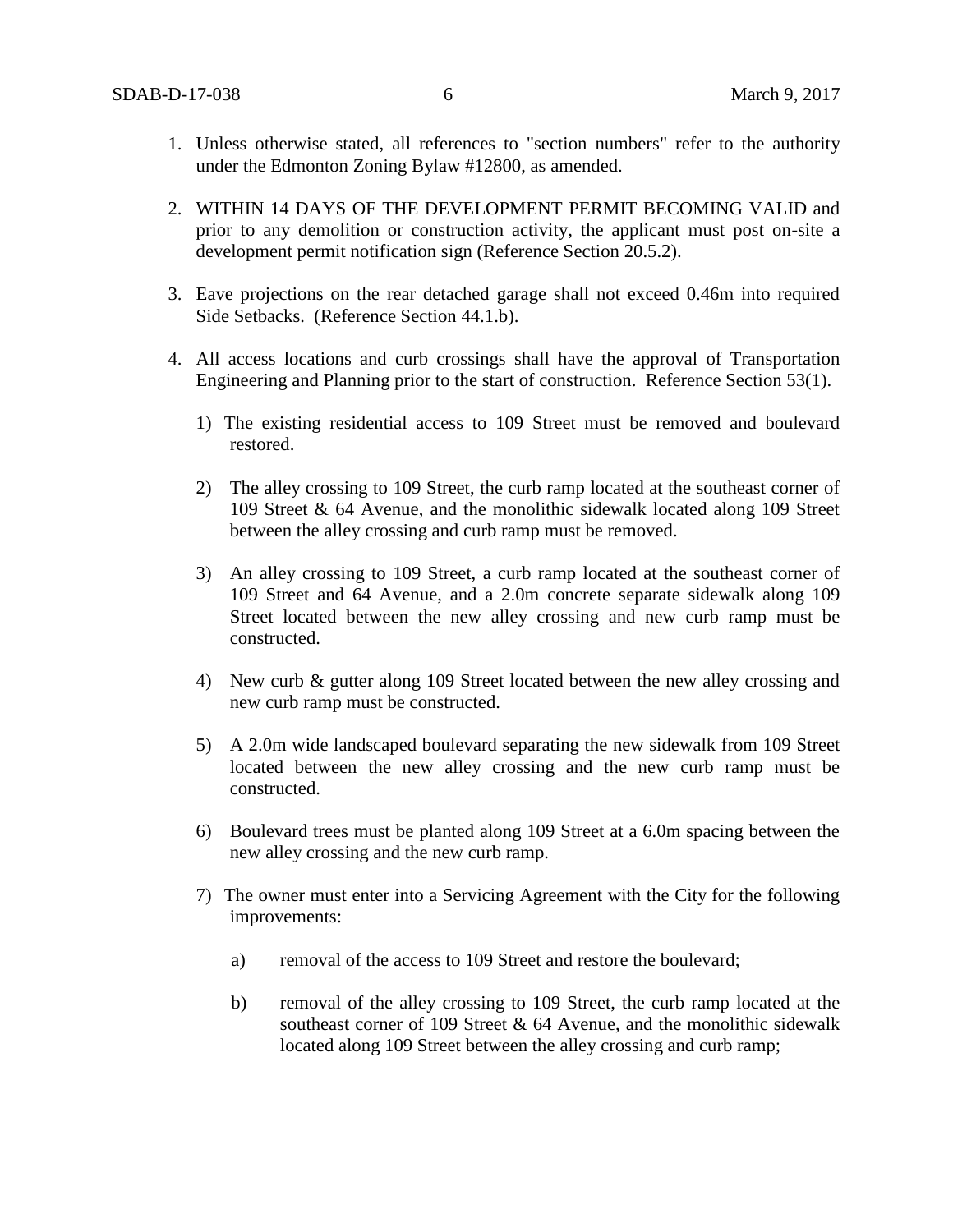- c) construct an alley crossing to 109 Street, a curb ramp located at the southeast corner of 109 Street and 64 Avenue, and a 2.0m concrete separate sidewalk along 109 Street located between the new alley crossing and new curb ramp;
- d) construct curb & gutter along 109 Street located between the new alley crossing and new curb ramp;
- e) construct a 2.0m wide landscaped boulevard separating the sidewalk from 109 Street located between the new alley crossing and the new curb ramp;

and

f) plant boulevard trees along 109 Street at a 6.0m spacing between the new alley crossing and the new curb ramp.

This Servicing Agreement is a requirement with this Development Application. The Servicing Agreement, which includes an Engineering Drawing review and approval process, must be signed PRIOR to the release of the drawings for Building Permit review. The applicant must contact Adil Virani (780-496-6037) of Current Planning to initiate the Agreement.

- 8) There is an existing boulevard tree adjacent to the site on 64 Avenue that must be protected during construction. Prior to construction, the owner/applicant must contact to arrange for hoarding and/or root cutting. All costs shall be borne by the owner/applicant. Please contact Bonnie Fermanuik at City Operations, Parks and Roadways (780-496-4960).
- 9) Any alley, sidewalk, or boulevard damage occurring as a result of construction traffic must be restored to the satisfaction of Transportation Planning and Engineering, as per Section 15.5(f) of the Zoning Bylaw. The alley, sidewalks and boulevard will be inspected by Transportation Planning and Engineering prior to construction, and again once construction is complete. All expenses incurred for repair are to be borne by the owner.

Transportation Planning and Engineering Advisements:

1) There may be utilities within road right-of-way not specified that must be considered during construction. The owner/applicant is responsible for the location of all underground and above ground utilities and maintaining required clearances as specified by the utility companies. Alberta One-Call (1-800-242- 3447) and Shaw Cable (1-866-344-7429; www.digshaw.ca) should be contacted at least two weeks prior to the work beginning to have utilities located. Any costs associated with relocations and/or removals shall be at the expense of the owner/applicant.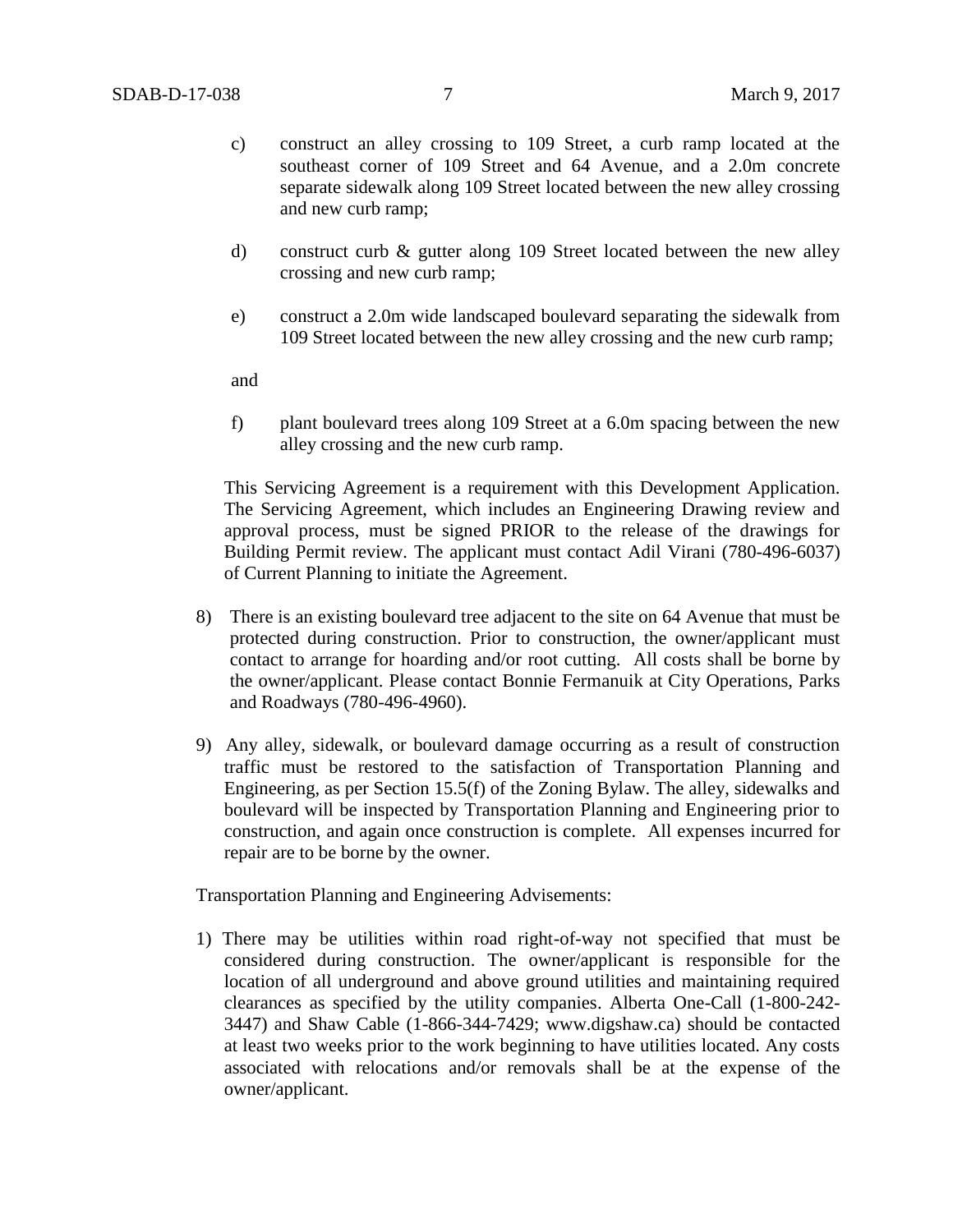- 2) Any hoarding or construction taking place on road right-of-way requires an OSCAM (On-Street Construction and Maintenance) permit. OSCAM permit applications require Transportation Management Plan (TMP) information. The TMP must include:
	- the start/finish date of project;
	- accommodation of pedestrians and vehicles during construction;
	- confirmation of lay down area within legal road right of way if required;

and to confirm if crossing the sidewalk and/or boulevard is required to temporarily access the site.

It should be noted that the hoarding must not damage boulevard trees. The owner or Prime Contractor must apply for an OSCAM online at: :http://www.edmonton.ca/transportation/on\_your\_streets/on-street-construction-

maintenance-permit.aspx

5. Landscaping shall be in accordance to the approved landscape plan, Section 55 and to the satisfaction of the Development Officer.

PRIOR TO THE RELEASE OF DRAWINGS FOR BUILDING PERMIT REVIEW, the applicant or property owner shall provide a guaranteed security to ensure that landscaping is provided and maintained for two growing seasons. The Landscape Security may be held for two full years after the landscaping has been completed. This security may take the following forms:

- a) cash to a value equal to 100% of the established landscaping costs; or
	- b) an irrevocable letter of credit having a value equivalent to 100% of the established landscaping costs.

Any letter of credit shall allow for partial draws. If the landscaping is not completed in accordance with the approved Landscape Plan(s) within one growing season after completion of the development or if the landscaping is not well maintained and in a healthy condition two growing seasons after completion of the landscaping, the City may draw on the security for its use absolutely. Reference Section 55(6).

- 6. A 1.8m high solid screen fence shall be constructed along the east property line where this Site abuts the RF5 Zone to the east, except along common flanking Front Yard boundaries.
- 7. Exterior lighting shall be developed to provide a safe lit environment in accordance with Sections 51 and 58 and to the satisfaction of the Development Officer.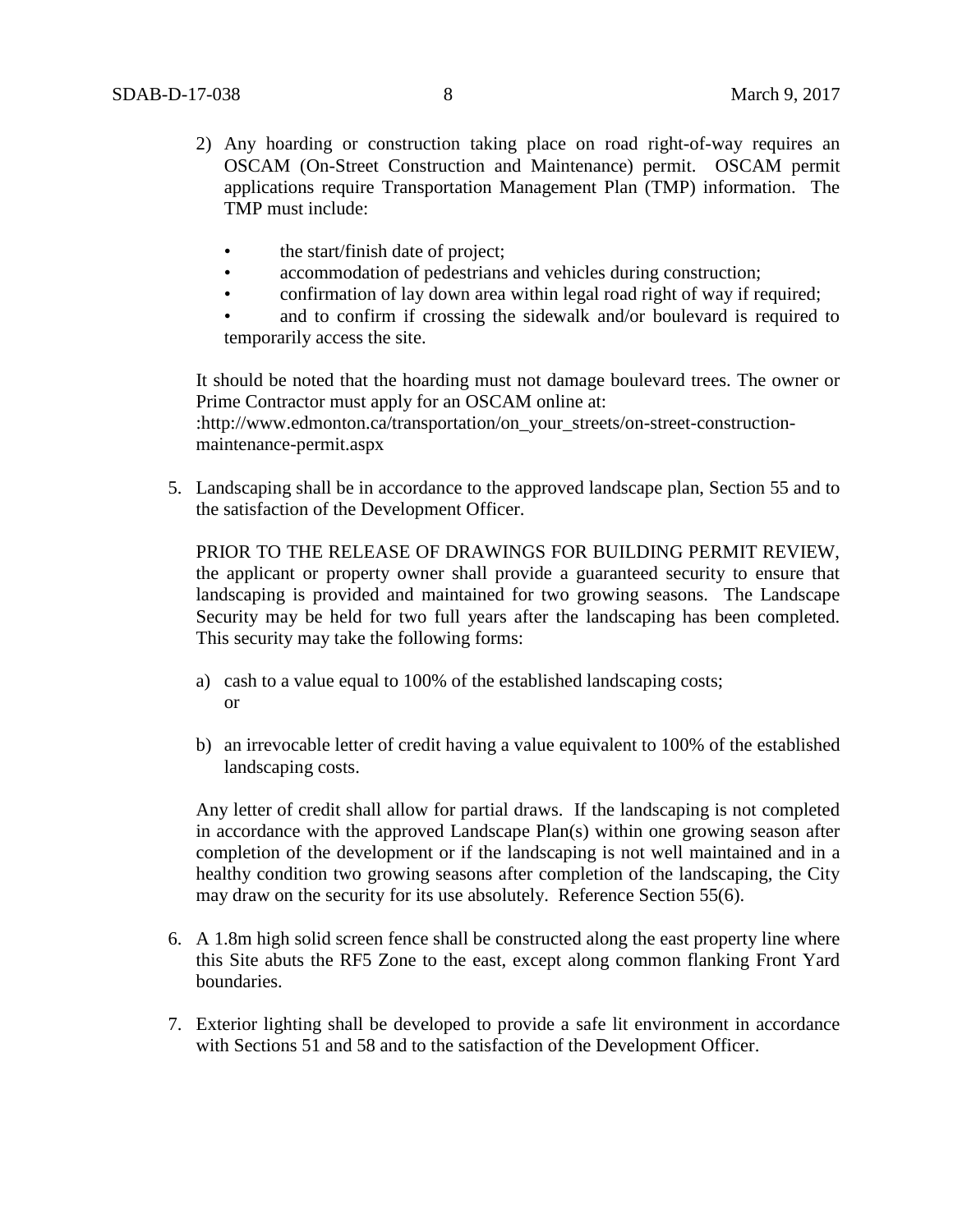- 8. The off-street parking, loading and unloading (including aisles or driveways) shall be hardsurfaced, curbed, drained and maintained in accordance to Section 54(6).
- 9. All outdoor trash collection areas shall be located and screened to the satisfaction of the Development Officer in accordance with Sections  $55(4)$  &  $(5)$ .

NOTES:

- 1) Signs require separate Development Applications.
- 2) A Building Permit is Required for any construction or change in use of a building. For a building permit, and prior to the Plans Examination review, you require construction drawings and the payment of fees. Please contact the 311 Call Centre for further information.
- 3) This approval does not remove obligations to conform with other legislation, bylaws or land title instruments such as the Municipal Government Act, the ERCB Directive 079, the Edmonton Safety Codes Permit Bylaw or any caveats, covenants or easements that might be attached to the Site.
- [41] In granting the development, the following variances to the *Edmonton Zoning Bylaw* are allowed:
	- 1. The maximum Density for a Multi-unit Project Development of 42 Dwellings per hectare allowed per section 160.4(1) is varied to permit an excess of 51 Dwellings per hectare.
	- 2. The minimum Site Width of 17.4 metres required per section  $160.4(2)(a)(b)$  is varied to allow a deficiency of 2.31 metres, thereby decreasing the minimum Site Width to 15.09 metres.
	- 3. The Private Outdoor Amenity Area requirements of section 160.4(9)(a) and section 47 are waived.
	- 4. The Garage Width requirement of section 160.4(13)(b) is waived.
	- 5. The minimum (east) Side Setback of 7.5 metres required per section 160.4(14)(a) is varied to allow a deficiency 6.15 metres, thereby decreasing the minimum Side Setback to 1.35 metres.
	- 6. The requirement that no outdoor parking, garbage collection or outdoor amenity area shall be located within the (east) Side Setback of section 160.4(14)(b) is waived.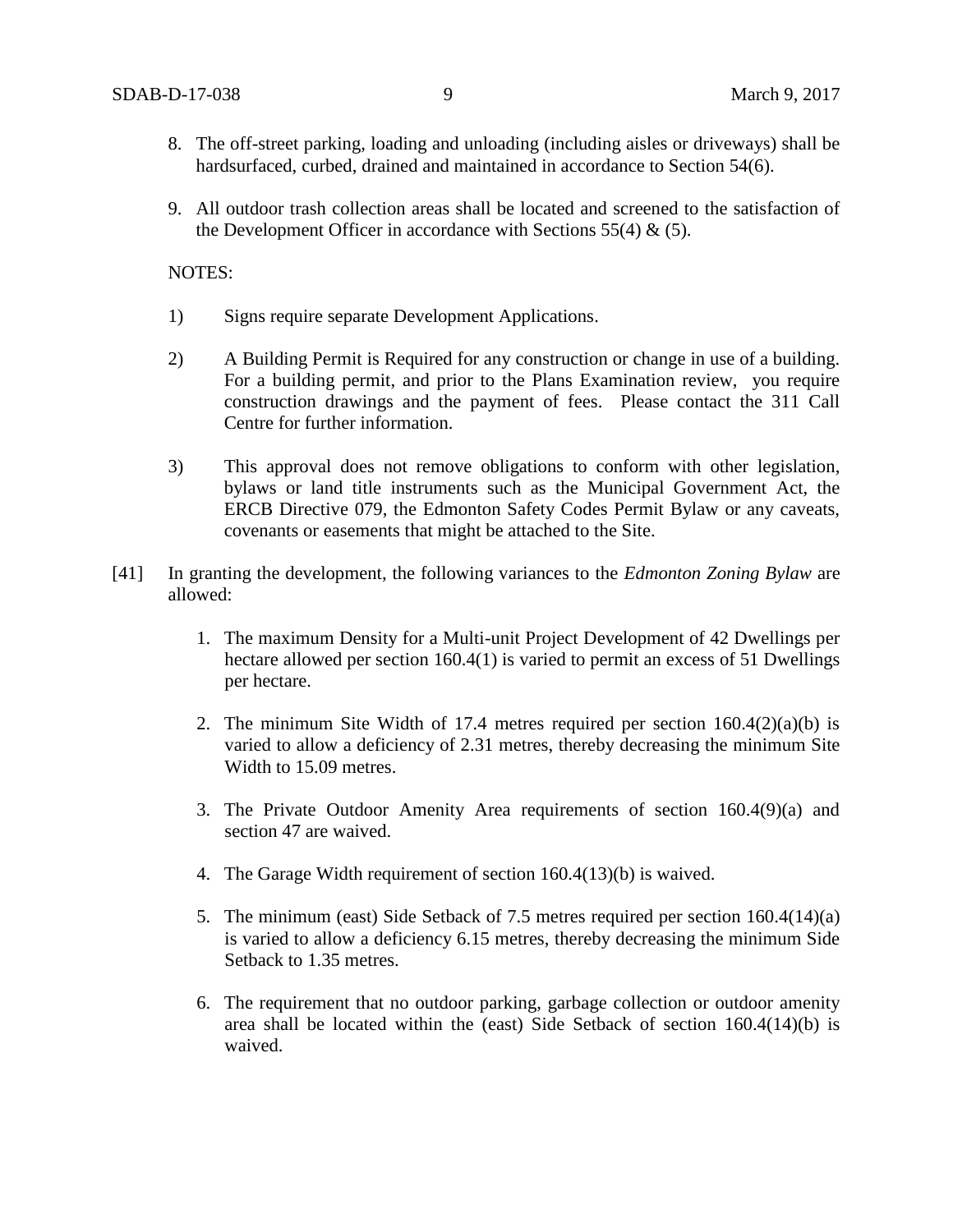7. The minimum (north) Front Setback of 9.2 metres required per section 814.3(1) is waived to allow a deficiency of 1.5 metres, thereby decreasing the minimum Front Setback to 7.7 metres.

### **Reasons for Decision**

- [42] Row Housing is a Permitted Use in the RF5 Row Housing Zone.
- [43] The above noted variances required for Density, Site Width, Private Outdoor Amenity Area, and Garage Width have been granted because of the development difficulties created by the size of the subject Lot which is 15.4 metres wide.
- [44] The Board has granted the variances for the following reasons:
	- a) Section 160.1 of the *Edmonton Zoning Bylaw* states that the General Purpose of the RF5 Row Housing Zone is "to provide for relatively low to medium density housing, generally referred to as Row Housing".
	- b) Section 7.2(6) of the *Edmonton Zoning Bylaw* defines Row Housing as:

development consisting of a building containing a row of three or more Dwellings joined in whole or in part at the side only with no Dwelling being placed over another in whole or in part. Individual Dwellings are separated from one another by a Party Wall. Each Dwelling has separate, individual, and direct access to Grade. This Use does not include Stacked Row Housing or Blatchford Townhousing.

- c) The purpose of the RF5 Zone is to provide for developments of three or more Dwelling Units. The variances that have been granted are necessary to allow the proposed development to comply with the General Purpose of the RF5 Row Housing Zone.
- d) Granting the variances is in keeping with the policies and goals of the 109 Street Corridor Area Redevelopment Plan to encourage increased Density of residential developments along 109 Street with multi-family developments fronting onto 109 Street.
- e) Section 54.2, Appendix I of the *Edmonton Zoning Bylaw* designates 109 Street as a Transit Oriented Development Corridor.
- f) The proposed development with the required variances supports Policy 3.3.1.1 of the *Municipal Development Plan* ("The Way We Grow"), to promote medium and higher density residential developments in conjunction with Transit Oriented Developments.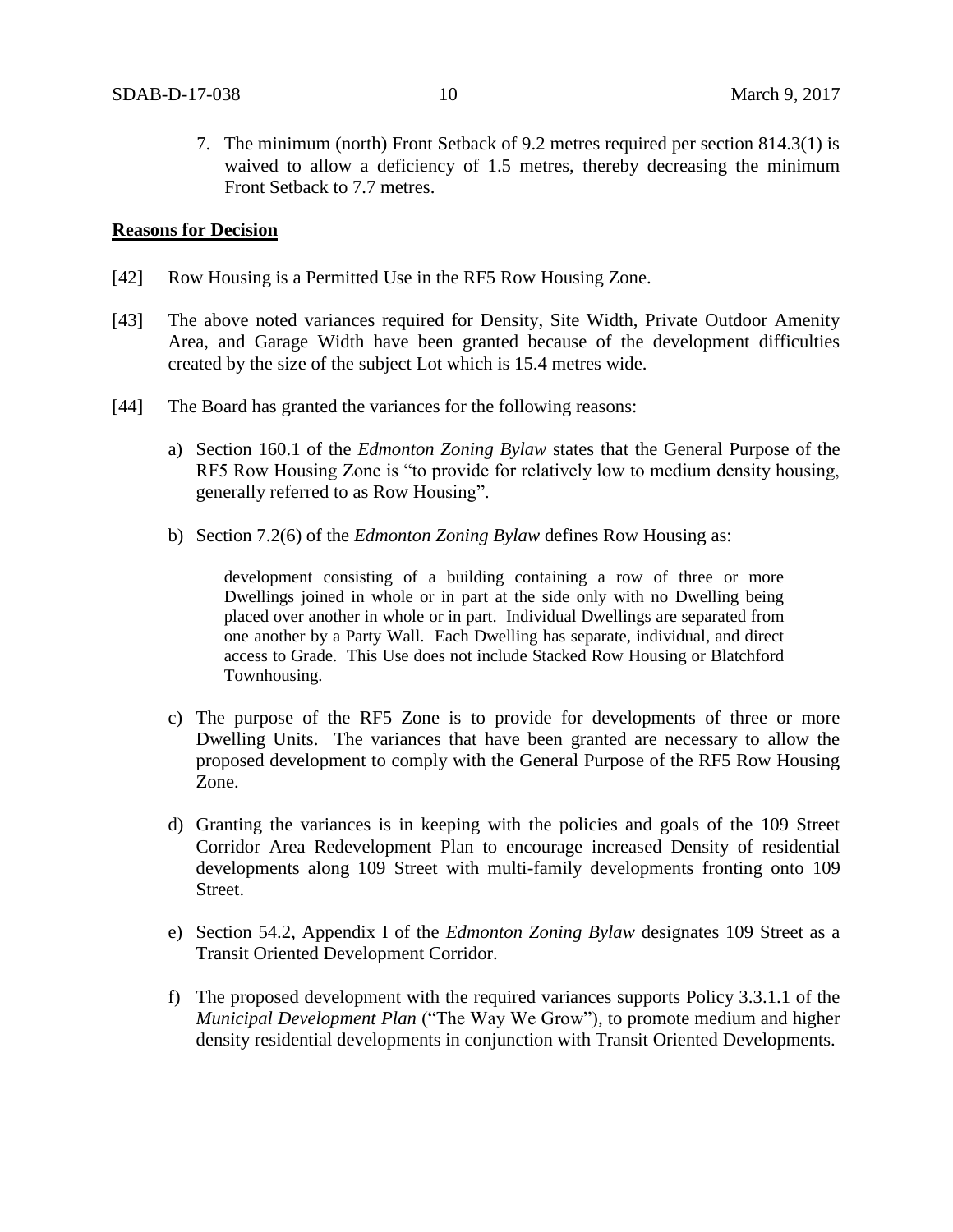- g) The Development Authority was not opposed to the required variances but had to refuse the Development Permit application because of an excess in the maximum allowable Density pursuant to Section 11.3(1)(b) of the *Edmonton Zoning Bylaw* which does not provide Development Officers with discretion to vary Density regulations.
- h) The proposed Landscaping plan will provide vegetative screening between the primary building on the subject Site and neighbouring houses, which will help mitigate the impact of the variances granted in the minimum required Setbacks and the provision of Private Outdoor Amenity Space.
- i) The Board is satisfied that the Appellant completed Community consultation with respect to the required variances and notes that no opposition to the proposed development was received. Therefore, it is the opinion of the Board that the proposed development with the required variances will not negatively impact the use, enjoyment or value of neighbouring parcels of land.
- [45] For all of the above reasons, the Board finds that the proposed development with the variances granted will not unduly interfere with the amenities of the neighbourhood nor materially interfere with or affect the use, enjoyment or value of neighbouring parcels of land.

Mr. I. Wachowicz, Chairman Subdivision and Development Appeal Board